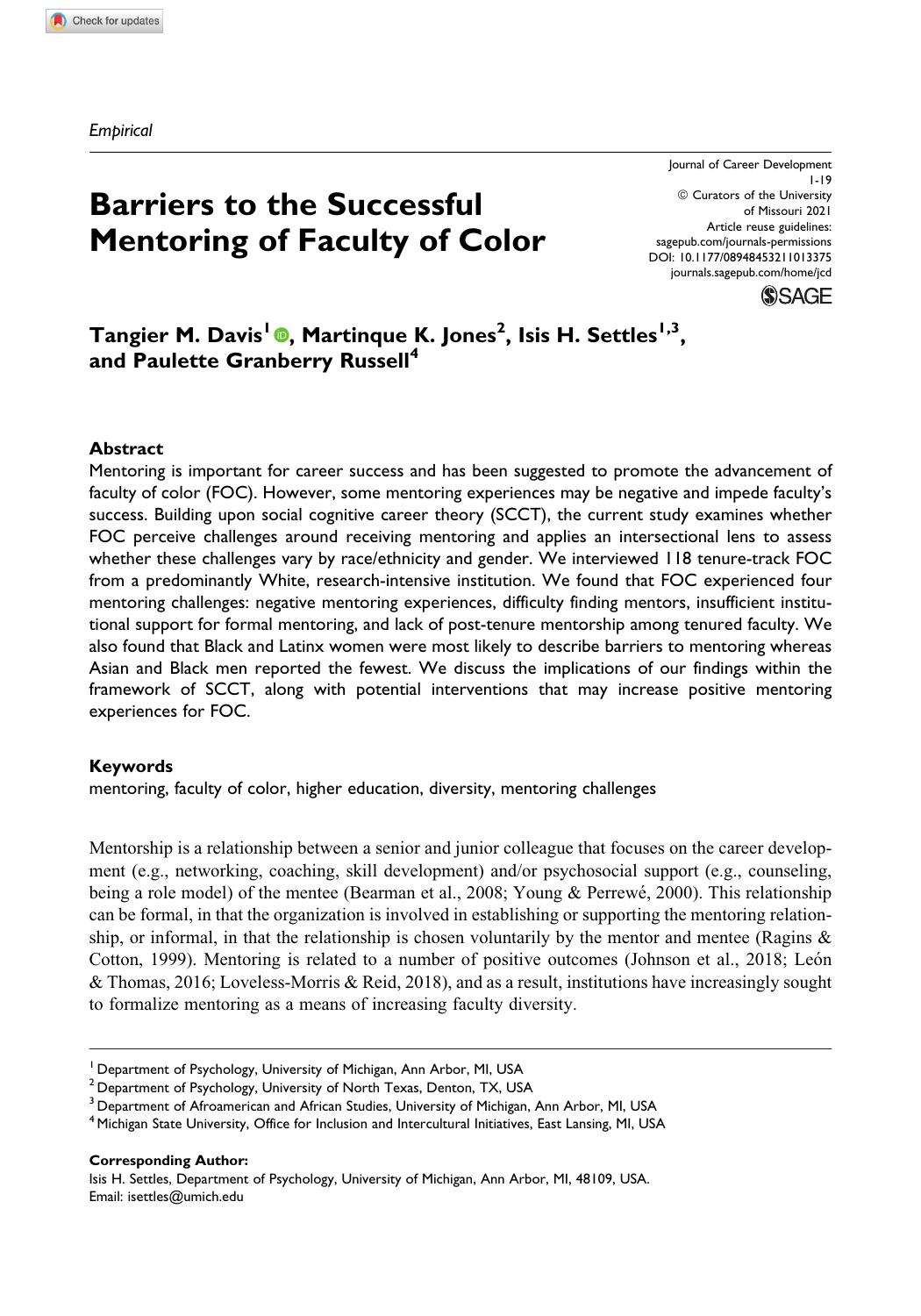Like any other relationship, mentoring relationships are inherently shaped by power dynamics, in that there is a power differential between the mentor and mentee. As a result, there are often disparities in access to mentoring, such that people of color receive less mentorship (Bova, 2000). Further, mentoring is not always helpful and, in fact, may constitute negative mentoring, which is broadly defined as incidents and mentor characteristics that diminish the quality of the mentoring relationship (Eby et al., 2000). Individuals experiencing negative mentoring are not only hindered from accessing the benefits of mentoring (e.g., institutional and social support; Cole et al., 2017) but also report psychological distress and negative workplace attitudes (Eby et al., 2004; Ragins et al., 2000). A lack of mentoring, negative mentoring, and other mentoring challenges may therefore undermine the long-term success of faculty of color  $(FOC)$ , to the detriment of faculty diversification efforts. To that end, the current qualitative study sought to explore what, if any, mentoring challenges are reported by FOC and to investigate whether there are barriers to FOC's establishment of positive mentoring relationships. We approach this area of inquiry using the social cognitive career theory (SCCT; Lent et al., 2000) as a theoretical framework, and intersectionality (Cole, 2009; Crenshaw, 1991) as an analytic framework, to understand unequal access to quality mentorship based on race/ethnicity and gender. Our findings have the potential to advance our understanding of the barriers that specific groups of faculty (e.g., Latinx women) may experience in their mentoring relationships and thus lend themselves to the development of meaningful mentoring interventions.

#### *Theoretical Frameworks*

The SCCT (Lent et al., 2000) has been used to understand the psychology behind the race/ethnicity and gender disparities we see in different occupations. Initially, SCCT proposed that cognitive-person variables, such as self-efficacy and outcome expectations, were the primary factors that influenced an individual's workplace outcomes (Lent et al., 2000). In later versions of the theory, contextual influences (e.g., physical attributes of the individual and environmental features) were theorized to be influential to career outcomes as well, as they have been found to have a reciprocal relationship with the cognitive-person variables (e.g., context and self-efficacy can shape each other).

Within the SCCT framework, access to mentorship has been conceptualized as a contextual factor that can influence outcomes for women and underrepresented minorities in the workplace (Bernstein, 2011; Fouad & Santana, 2017; Nolan et al., 2008)—thus, in the current study, we focus on mentorship as one consequential aspect of individuals' workplace context. Research finds that good mentors act as role models, support mentees in identifying their goals, and can share information about their specific work environment (Austin & Nauta, 2016). Without this support, an individual's potential for success is inhibited; for instance, Fouad and colleagues (2016) found that women who did not have access to a mentor were more likely to leave the workforce than women who did have mentorship. Thus, understanding the barriers that FOC experience in obtaining quality mentorship is essential to the advancement and retention of these underrepresented communities.

Women of color, marginalized in both race/ethnicity and gender, may be especially at risk of being denied quality mentorship. As a result, we use an intersectional lens in our analysis (Cole, 2009; Crenshaw, 1991) to consider how experiences of mentoring and access to mentoring may differ based on race/ethnicity and gender among FOC. Intersectionality centers the experiences of individuals from marginalized groups with the goal of social justice and equity (Moradi & Grzanka, 2017) and interrogates how systems of inequality work together to affect a person's experience (Collins, 2000). For FOC, racism, sexism, classism, and other systems of inequality shape their experience of academia, including those related to mentoring. As a result, in our analysis, we consider FOC holistically as a marginalized group within academia and also examine the ways in which mentoring experiences likely vary within the group "FOC," who are diverse along a number of dimensions of social identity. In our analysis, we take advantage of our large sample of 118 FOC to examine how social location based on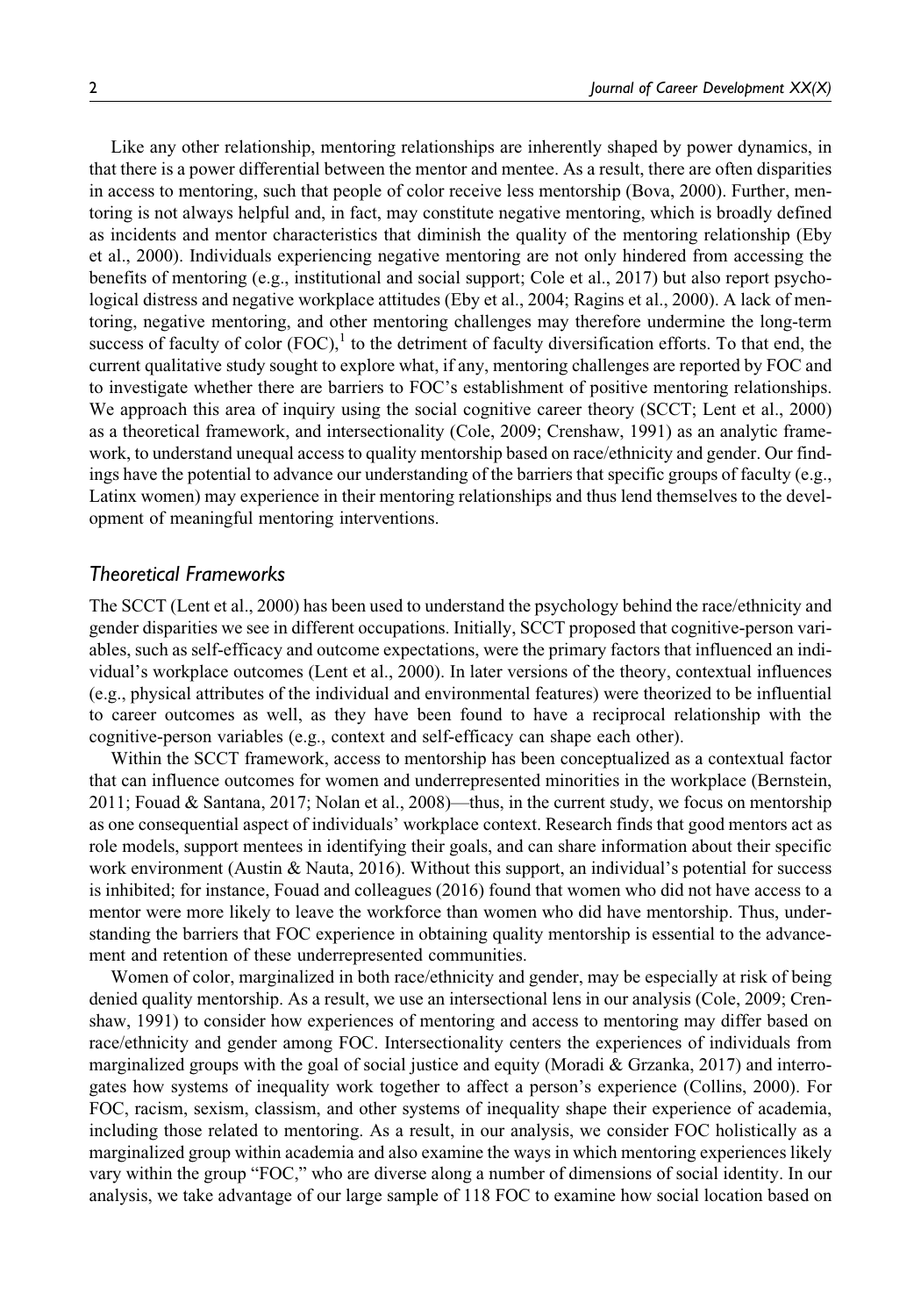race/ethnicity and gender may differentially shape mentoring experiences. Finally, consistent with the call by Collins and Bilge (2016) to integrate critical inquiry with critical praxis, we offer practical suggestions to improve mentoring of FOC based on our findings.

## *Negative Mentoring*

Despite the numerous benefits associated with positive mentoring, research suggests that  $50\%$  of employees report having at least one negative mentoring experience during their career (Eby et al., 2000). Negative mentoring is defined as "specific incidents that occur between mentors and mentees, mentors' characteristic manner of interacting with mentees, or mentors' characteristics that limit their ability to effectively provide guidance to mentees" (Eby et al., 2000, p. 3). Based on a content analysis of qualitative narratives describing negative mentoring relationships, Eby et al. (2000) created a taxonomy that describes five ways in which negative mentoring typically occurs: (a) general dysfunctionality: The mentor has a personal problem or negative attitude; (b) *mismatch within the dyad*: The mentor and mentee differ in their values, workstyles, or personalities; (c) lack of mentor expertise: The mentor lacks the job-related knowledge or interpersonal skills to successfully advise their mentees; (d) manipulative behavior: The mentor misuses their position of power to take advantage of the mentee; and (e) *distancing behavior*: The mentor neglects or does not adequately fulfill the mentoring role. These specific negative experiences can occur in the context of overall positive mentoring relationships. However, because mentees often stay in the relationship, due to fears of retaliation or an inability to find another mentor (Burk & Eby, 2010), negative experiences may persist.

Negative mentoring experiences are related to many adverse work outcomes, including lower perceptions of support, lower job satisfaction, and higher turnover intentions, as well as psychological distress (Eby et al., 2004; Ragins et al., 2000). Further, in a nationally representative sample of professionals, Ragins et al. (2000) found that those with no mentoring reported more positive job and career outcomes than those with negative mentoring experiences. In other words, those who experienced poor mentoring relationships would have fared better had they received no mentorship at all (Eby et al., 2010). Although Eby and colleagues theorized about negative mentorship in a general organizational context, it is likely that this framework is also applicable to an academic context due to their structural similarities. Universities, like corporate organizations, have a hierarchical power structure, and it is understood that mentees can navigate the hierarchy with support of an individual who has power in that structure. Accordingly, consistent with the extant literature, negative mentoring experiences among FOC may be linked to negative workplace and psychological outcomes.

#### *Mentoring FOC in Academia*

FOC, due to their low numbers and status, experience unique barriers to their career success, including clashes between their cultural values and the values of academia (Sadao, 2003; Turner et al., 2008; Wright et al., 2017), devaluation of their scholarship (Collins, 2000; Settles et al., 2020), exclusion from informal groups and professional networks that provide support (Lloyd-Jones, 2014; Tran, 2014), and discrimination (Zambrana et al., 2017). Mentoring may be an intervention that can offset these marginalizing experiences for FOC. Mentors can provide the mentee with social, professional, and institutional connections; provide access to resources; and increase feelings of belonging and engagement that are key to faculty success (Crawford, 2015; Jones et al., 2015; Smith & Calasanti, 2005; Thompson, 2008).

However, compared to White employees, employees from racially/ethnically marginalized groups experience more barriers to mentoring and are less likely to be mentored (Viator, 2001). For FOC, a lack of mentoring has been identified as one of several problems undermining their successful recruitment and retention (Turner et al., 1999). Further, even when mentoring takes place, racially/ethnically marginalized individuals are more likely to report negative and lower quality mentoring (Espino &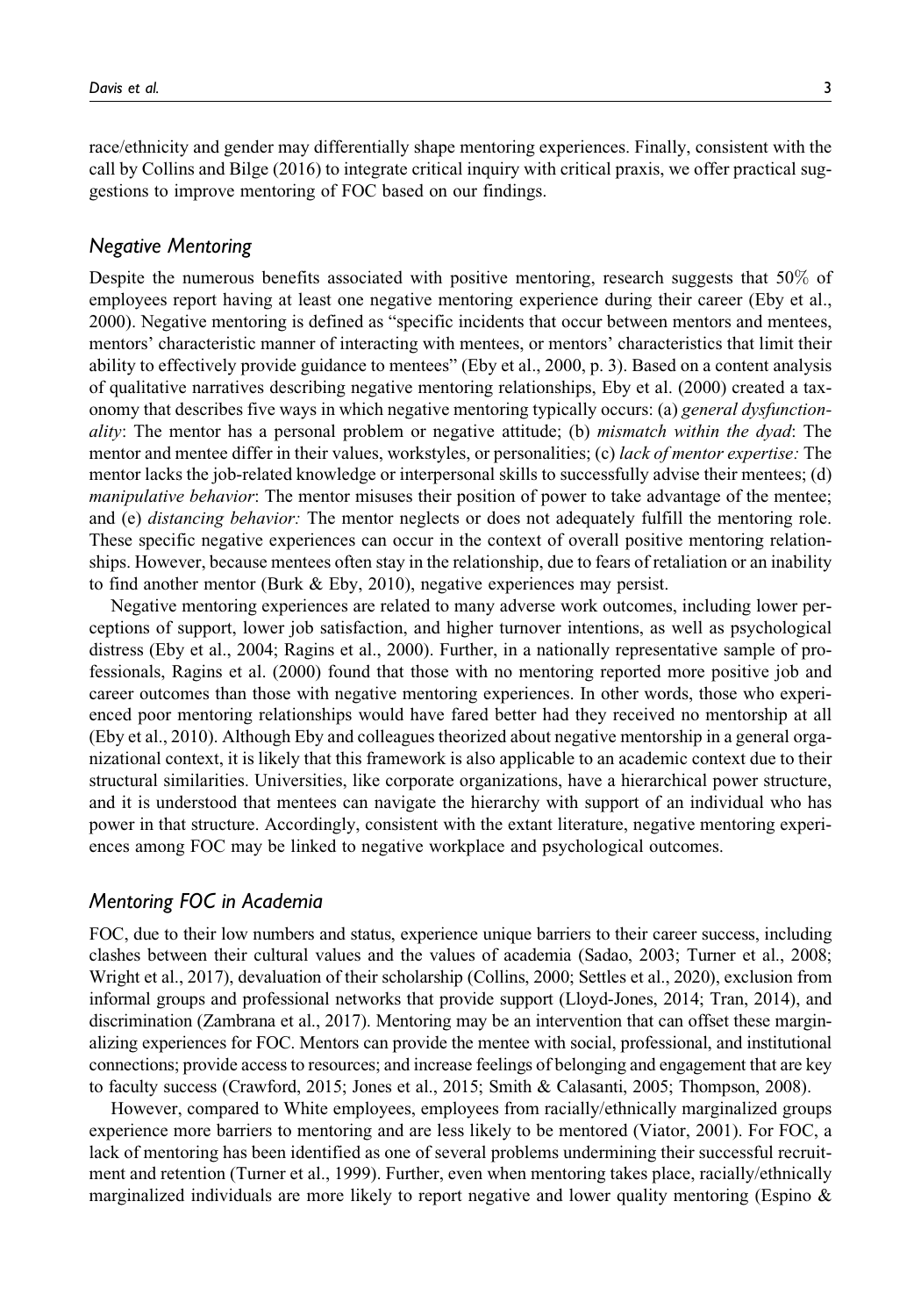Zambrana, 2019; Walters et al., 2019). For example, Zambrana et al. (2015) found that although FOC recognized the importance of mentorship in their career, half of the faculty in their sample reported problematic experiences with their mentors, such as paternalistic attitudes, unsupportive behavior, and the devaluation of their research.

This disparity in mentoring quality is especially likely to occur when FOC have a mentor who belongs to a different race/ethnicity and/or gender group (Ng & Sorensen, 2008; Sosik & Godshalk, 2000), perhaps because racial/ethnic similarity between a mentor and mentee can foster positive mentoring relationships (Ensher & Murphy, 1997). For people of color, mentors with a shared racial/ethnic background can facilitate more positive communication (Ragins & McFarlin, 1990; Smith et al., 2000), and for FOC, they can help to validate their distinct experiences within academia (Kelch-Oliver et al., 2013). However, at predominantly White institutions, FOC are likely to be mentored by someone of a different race/ethnicity (and for women, mentors are also likely to be a different gender in many fields), which may limit the quality of their mentoring (Ponjuan et al., 2011; Tillman, 2001).

When the intersection of race/ethnicity and gender is considered, women of color report even less access to mentorship and support from mentors than other groups (Bova, 2000; Sanchez-Hucles  $\&$ Davis, 2010). This may be due to negative stereotypes about their gendered-racial/ethnic group, or from their dissimilarity from both White people and men, who are the majority of senior employees in many workplaces. For instance, studies highlight how stereotypes of Black women as angry and threatening impede the establishment of mentoring relationships (Smith, 1999), and fewer mentoring experiences limit opportunities for both mentors and mentees to understand and appreciate their cultural differences (Bova, 2000). Although there is limited research on mentoring among FOC, existing evidence suggests that they may have more negative mentoring experiences and face barriers to receiving positive mentoring. Drawing upon SCCT theory (Lent et al., 2000), we conceptualize mentoring as integral to the development and advancement of FOC; thus, to draw on the promise of mentoring, our research aims to identify the ways in which it falls short (Kelch-Oliver et al., 2013).

#### *The Current Study*

The purpose of this qualitative study was to understand the mentoring challenges reported by FOC. More specifically, our research addresses the following questions:  $(1)$  What are the barriers, if any, to effective mentoring reported by FOC? and (2) How may barriers in mentoring differentially emerge among racial/ethnic and gender groups (e.g., Black women and Asian men)? Most of the existing scholarship in this area focuses on FOC as mentors to students rather than as the mentee (e.g., Griffin & Reddick, 2011). Thus, a contribution of this study is that by focusing exclusively on faculty as mentees, we expand our knowledge about what FOC perceive to be gaps in their own mentoring. A second contribution is that, by focusing on challenges to quality mentoring, our findings may help institutions to better understand why FOC may not be reaping the career benefits associated with positive mentoring (Stanley, 2006; Zambrana et al., 2015). Third, we use an intersectional lens in our analysis, as this approach allows us to pay particular attention to how mentoring experiences may be shaped by the systemic power afforded to individuals depending on their social location (e.g., race/ethnicity and gender; Cole, 2009; Crenshaw, 1991). Finally, our qualitative methodology enables us to center participants' own experiences and perceptions in our analysis to understand nuances around mentoring challenges.

### **Method**

#### *Participants*

Participants were 118 FOC at a large, predominantly White, research-intensive institution who took part in a study of "workplace and work-life experiences." The racial/ethnic composition of faculty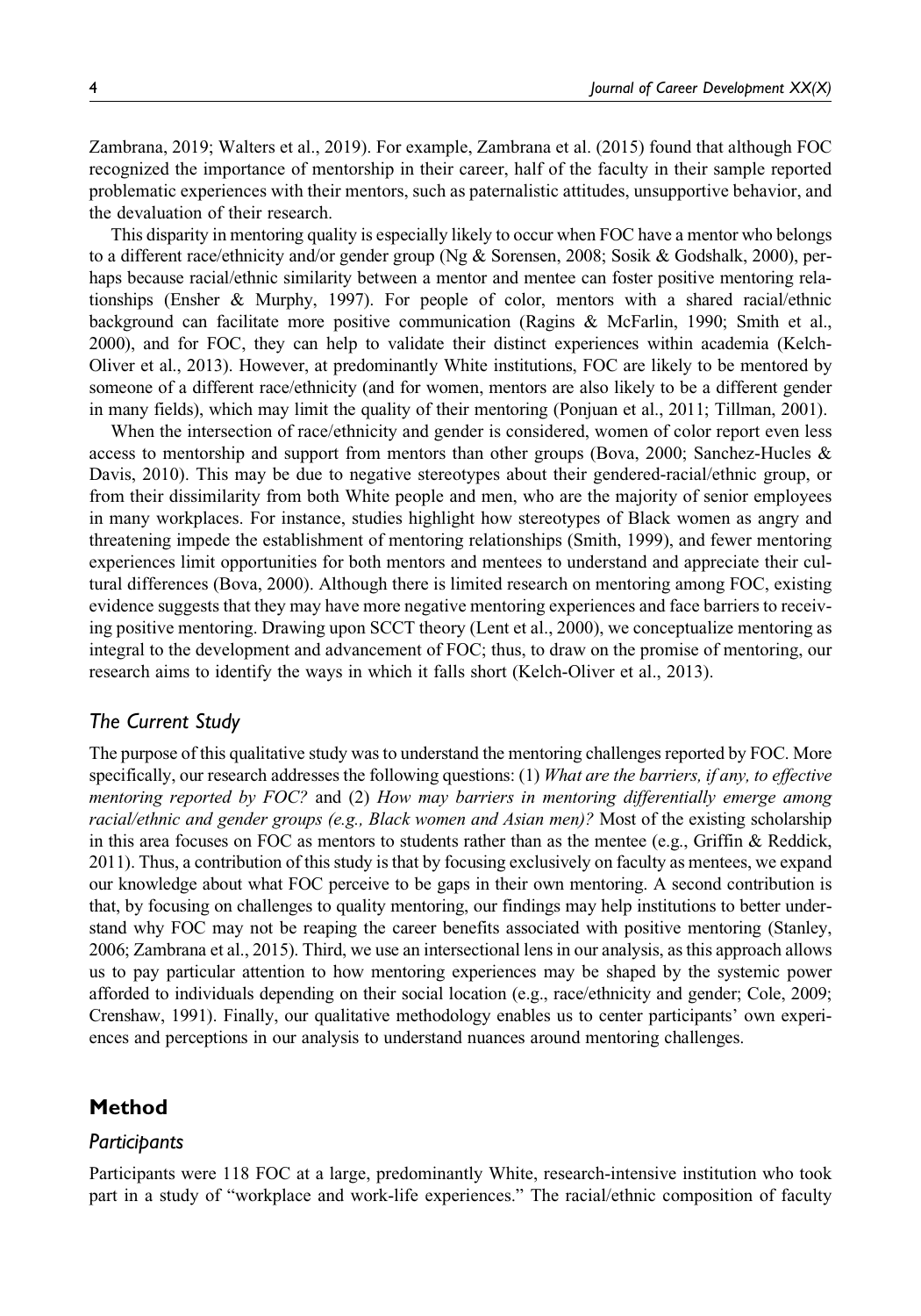employees at the institution from which our sample was drawn  $(14\%$  Asian,  $5\%$  Black,  $4\%$  Latinx/Hispanic, and 0.7% Native American) is comparable to national rates of racial/ethnic minority faculty representation in higher education (National Center for Education Statistics [NCES], 2018). All Black, Latinx, and Native American tenure-track faculty at the university  $(n = 176)$  were invited to participate and 62 people did so (35% response rate). Because of their larger representation on campus, we employed a stratified sampling method to recruit Asian tenure-track faculty in order to obtain a final sample that varied by gender, nationality (U.S. born or not), and discipline (Science, Technology, Engineering, and Mathematics [STEM] or Arts and Humanities). Of the 244 Asian faculty invited to participate, 56 did so (23% response rate).

Overall, nearly half of the participants were women (47.5%), none identified as transgender, and we did not ask about nonbinary gender identification. The racial/ethnic breakdown was 48% Asian ( $n =$ 56), 25% Black ( $n = 30$ ), 22% Latinx ( $n = 26$ ), and 5% Native American ( $n = 6$ ).<sup>2</sup> Just under half of the participants were born in the United States ( $n = 53, 45\%$ ), and there was fairly equal distribution across the academic ranks of assistant professor ( $n = 42, 35.6\%$ ), associate professor ( $n = 35, 29.7\%$ ), and full professor ( $n = 41, 34, 7\%$ ). In terms of broad discipline, just over a third ( $n = 42, 36\%$ ) were from arts and humanities and the remainder ( $n = 76, 64\%$ ) were in STEM-related fields, such as natural sciences, social sciences, and agriculture and natural resources. Most participants were married  $(n)$  $= 87, 73.7\%$ ) and had children (n = 84, 71.2%), with an average of 2.01 (SD = .96) children.

#### *Procedures*

We conducted 1–2-hr, semistructured, individual interviews with participants regarding a variety of faculty work environments and work–life experiences. Interview questions were developed based on the extant literature on the work experiences of FOC and included areas of interest to the university, which included mentoring. The broader protocol asked questions about perceptions of campus policies (e.g., promotion and tenure), the climate within the department, and areas of job (dis)satisfaction. The section of the interview about mentoring asked about the presence of a formal or informal mentor (defined as "someone who gives you advice, offers support, advocates for you, etc. even if their role is not official"), mentor effectiveness, characteristics of a good mentor, mentoring across identities (e.g., race, gender), what type of mentoring was desired, and what type of mentoring would be most helpful in their career. At the time of the study, the institution was in the process of implementing a requirement for departments to develop a formal mentoring program for all assistant professors. As a result, there is variability in whether our participants were in departments with formal mentoring programs, what departmental formal mentoring programs entailed if they had one, and whether each participant had received formal mentoring.

To ensure their privacy and comfort, interviews were conducted at a location chosen by participants; most often, this was the faculty member's office. Interviewers were primarily graduate students, most of whom had experience with interviewing and qualitative methods, and they were matched with the participants along race/ethnicity and gender. Graduate student interviewers were used because we felt their limited evaluative power over faculty would make participants more comfortable disclosing their workplace experiences (see Settles et al., 2020, for more details on the use of graduate student interviewers). However, seven participants chose to have a faculty interviewer, which was an option offered to all participants.

The third author trained interviewers on the study procedure and interviewing best practices. The training covered how to build rapport and trust and encourage candid communication through empathic, attentive listening, thoughtful probing of responses to yield more detail and elaboration, and an approach that is friendly and collaborative. It also discussed how to manage challenges that might arise, such as allowing participants to skip questions they prefer not to answer and being sensitive when participants display strong emotions. All interviews were audio-recorded with the participants'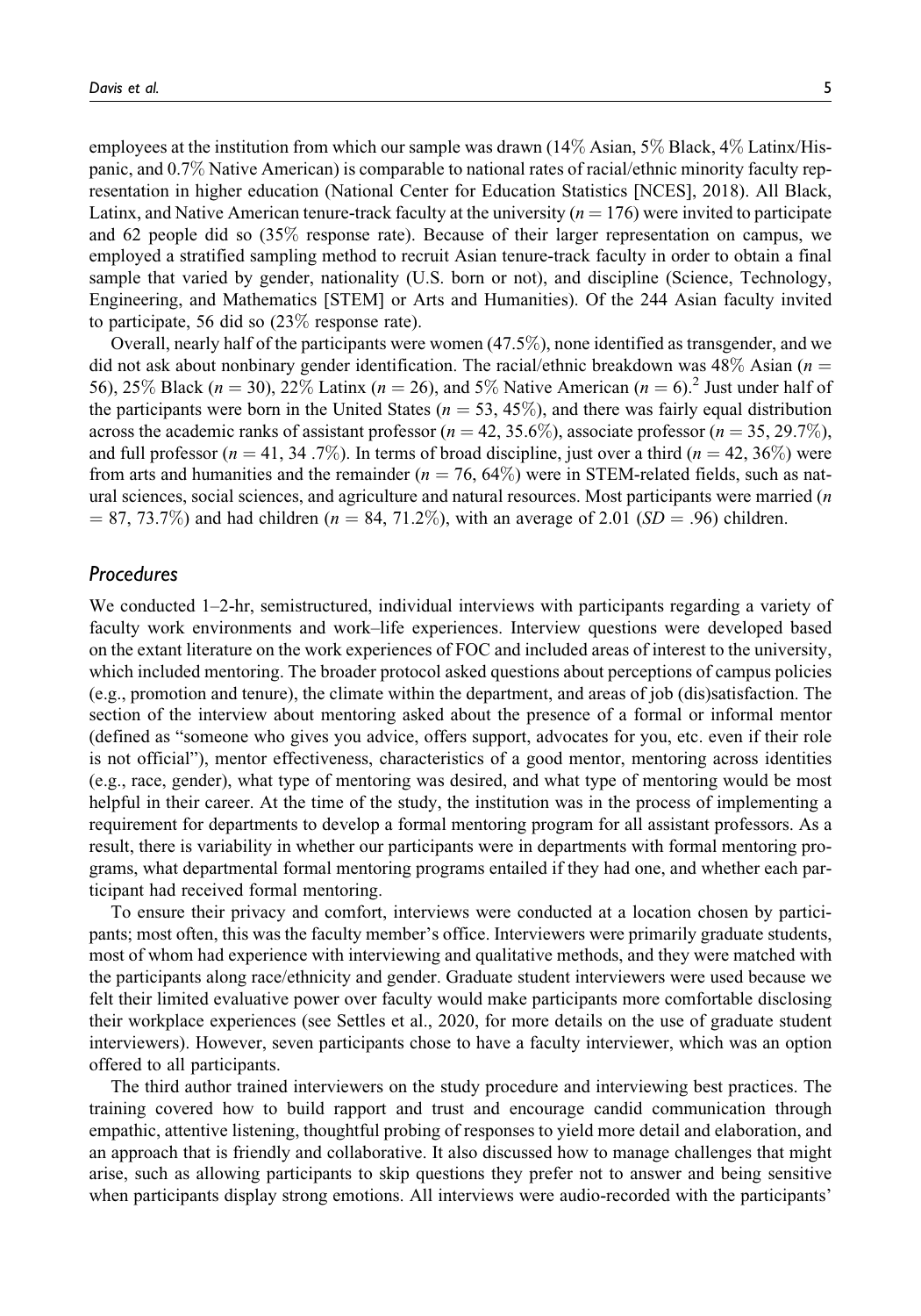permission. Audio-recordings were transcribed verbatim, transcripts of the recordings were checked, and then identifying information was removed from the transcript. Three participants did not wish to have their interviews recorded, so the interviewers' notes were used as data in the study.

#### *Methodology and Data Analysis*

The current study sought to examine the mentoring experiences of FOC and thus employed methods informed by a constructivist worldview and phenomenological approach. Constructivism "seeks to theorize the sociocultural contexts, and structural conditions, that enable the individual accounts that are provided" (Braun & Clarke, 2006, p. 85). We paired this worldview with a phenomenological approach (Starks & Trinidad, 2007), which is a design of inquiry centered on examining individuals' experiences with a phenomenon. We selected this approach as it was our aim to gain a broad understanding of faculty experiences with mentoring and not an in-depth perspective of one faculty experience (e.g., ethnography). With this worldview and approach in mind, we initiated our study with the assumption that faculty perceptions of mentoring would be diverse and shaped by context (e.g., racial/ethnic and gender social positioning) and aimed to cohere narratives that reflect their general experiences of this phenomenon.

To analyze our data, we used thematic analysis, which is a data-driven strategy for extracting and organizing patterns or themes within data (Braun & Clarke, 2006). Although the large amount of data extracted in the current study may be considered a barrier to the synthesis of themes (Sandelowski, 1995), in this instance, we found the large data set beneficial in ensuring we reached data saturation and had sufficient data to conduct an intersectional analysis across racial/ethnic and gender groups. Prior to analysis, all data for the study were transferred into NVIVO, a computer-assisted qualitative data analysis software. Then, nine coders (the third author and eight graduate students in education and social sciences) read the interviews and began analysis.

Analysis involved several steps (Braun & Clarke, 2006; Maguire & Delahunt, 2017). We first engaged in open coding, looking for meaning in each sentence or phrase, to generate initial codes. Next, we searched for codes that had similar meanings and organized them into themes that encompassed their overall meaning. Finally, we refined the themes by combining similar codes and organizing them into higher order themes that represented abstract connections between the general themes. We tracked the development of codes and themes in a coding manual and met weekly to refine the themes and to discuss disagreements in the interpretation of interviews. Prior to establishing the final themes, we reviewed them to ensure that all the data were captured, each theme was sufficient as a standalone theme, and there was little to no conceptual overlap between themes; we also revisited the labeling of the final themes in consideration of previous literature and specifically the Eby et al. (2000) negative mentoring framework. Once completed, we performed an intersectional analysis that involved examining the frequency of themes across racial/ethnic–gender groups.

The authors of this study are four Black women in academia, and we acknowledge that our own positionality may affect our interpretation of the data (Morrow, 2005). Because of our insider position, we are especially able to understand our participants' academic experiences; yet we might interpret the findings through the lens of our own experiences. Further, because we are all Black women, we know less about the experiences that are unique to faculty groups of which we are not members (e.g., Native American faculty). Accordingly, we bracketed our perspective (Gearing, 2004; Starks & Trinidad, 2007), meaning that we set aside our preexisting knowledge and assumptions with the intention of focusing on faculty accounts of mentoring with an open mind. We established trustworthiness (Lincoln & Guba, 1986) by having two team members code each transcript until coding agreement was met, keeping an audit trail that detailed each step of the study and noted any significant decisions that we made, and soliciting feedback from the participants by presenting the findings widely throughout the university.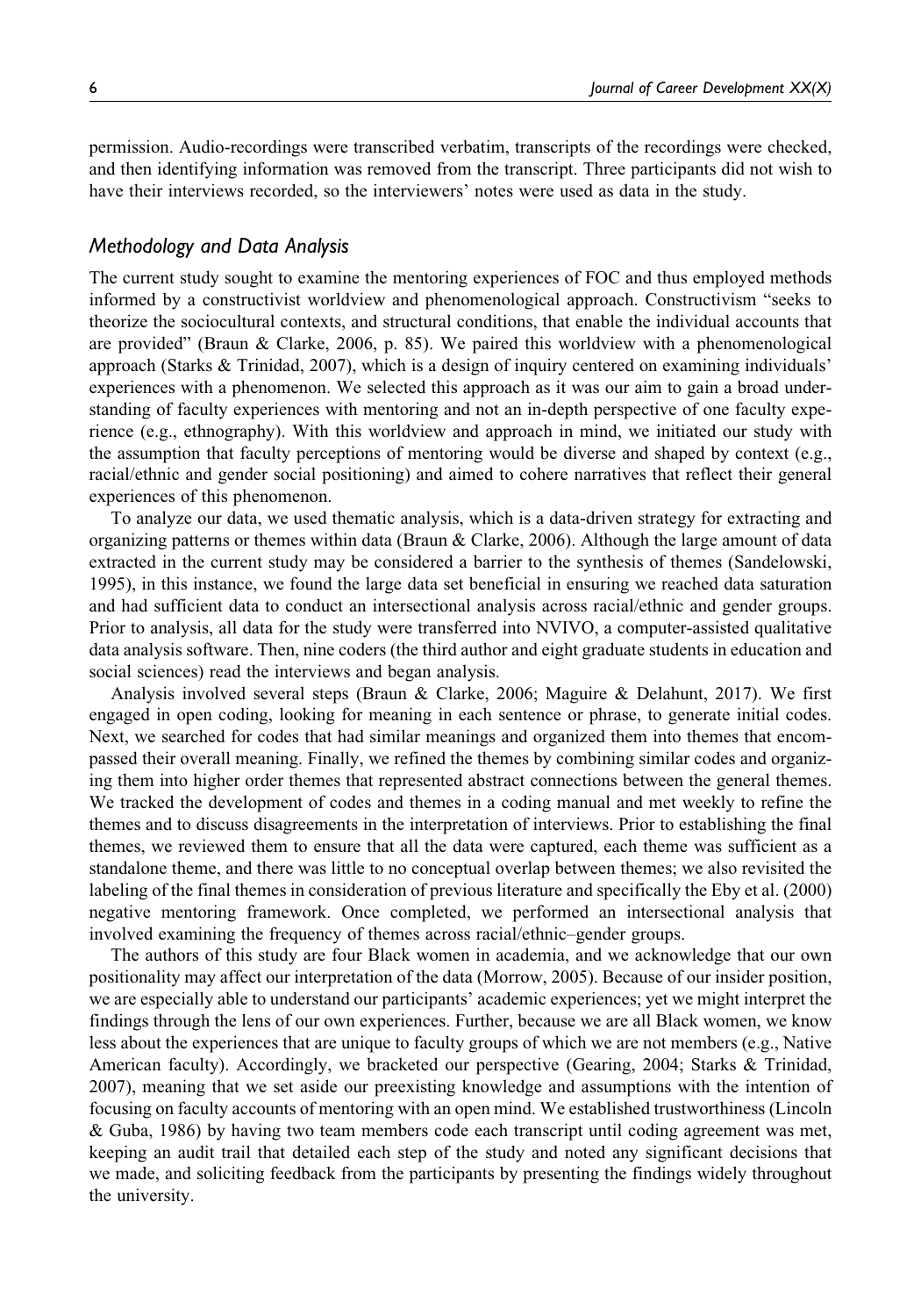#### *Findings*

Our findings examined themes related to our research questions: What are the barriers, if any, to effective mentoring reported by FOC? How may barriers in mentoring differentially emerge among racial/ ethnic and gender groups? Four themes emerged that related to challenges experienced by FOC: (1) negative mentoring, (2) difficulty finding mentors, (3) insufficient institutional support, and (4) lack of post-tenure mentoring (which was specific to tenured faculty). The themes (see Table 1 for theme definitions and examples) are reported in conceptual order rather than by the frequency of endorsement. We illustrate the themes with quotations from participants, but to protect their anonymity, we provide only an identification number, the speaker's gender, and their broad racial/ethnic group either underrepresented minority (URM; Black, Latinx, or Native American) or Asian. Interestingly, although most of the discussion of mentoring challenges were about the participant's own mentoring experiences, occasionally their discussion was more abstract and presented in the third-person or described experiences they observed with other FOC. We include all of these responses in our analysis, because, consistent with our phenomenological approach, they reflect participants' perceptions of the ways in which mentoring is experienced by FOC.

## *Negative Mentoring*

Participants in our sample reported experiences that were consistent with the five dimensions of negative mentoring proposed by Eby et al. (2000). *Distancing* experiences occurred when the mentors neglected or did not adequately fulfill the mentoring role, such as when mentors did not provide the assistance they promised to their mentee. Participants noted that these distancing behaviors sometimes slowed their productivity and required them to take assertive steps to ensure that mentoring occurred:

... [M]y committee never met so I thought none of them met. But I started with two other guys...[a]nd I would hear them talking about the advice the mentoring committee gave to them, that they met with them once a year, and I kept saying, "well my committee's never met." And so, I ended up really forcing my committee to meet after being here three years. (URM woman, ID #41)

Other participants described experiences in which mentoring took place but was problematic because of what transpired during the mentoring. For example, participants mentioned getting poor or conflicting advice, as in this example:

[My mentor] told me years ago, "You don't have to listen to anything anybody says. You just have to get a grant." Like all you have to do is just get a grant. This was in a year in which people were saying, "Never! Don't apply for any funding. Do these papers." ... So you hear these kinds of conflicting things and everybody [has] good intentions, right—they're speaking from their experience. But whose advice do you take? (URM woman, ID #36)

Because our data do not speak to mentors' motives, the reasons for this conflicting advice are unclear. Some participants explicitly named the *lack of expertise* of their mentor as an issue. For instance, one participant was unhappy with the formal mentorship program in their department because they felt some mentors were unqualified to give advice: "[They] have really iffy careers and they've given really crap advice to the junior faculty ... And I think it's really unfortunate because they're giving the junior faculty a lot of really bad advice" (URM woman, ID #16).

Some faculty also perceived manipulative behaviors from their mentors. For example, one participant feared that their mentor would discuss their weaknesses with administrators or other individuals with power and as a result said: "I didn't use that particular mentor very well" (Asian woman, ID #13).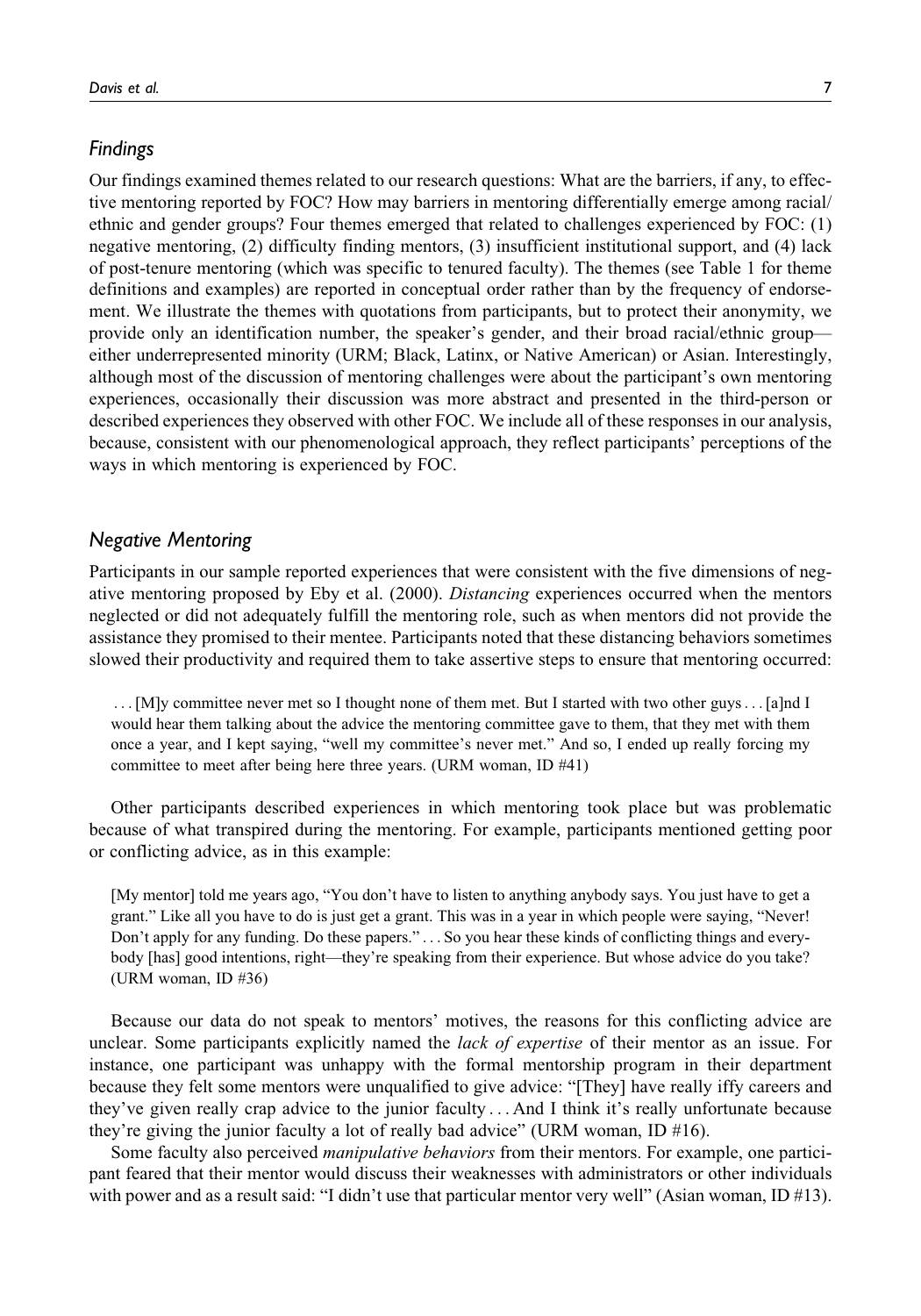| Theme Subtheme                                                                 | Definition                                                                                                                                                                                                                                | Example Quote                                                                                                                                                                                                                 |
|--------------------------------------------------------------------------------|-------------------------------------------------------------------------------------------------------------------------------------------------------------------------------------------------------------------------------------------|-------------------------------------------------------------------------------------------------------------------------------------------------------------------------------------------------------------------------------|
| I. Negative mentoring<br>a. Distancing                                         | Mentor neglects or does not adequately fulfill the mentoring<br>ple                                                                                                                                                                       | somebody was like 'Oh I'll read your draft, that will be no<br>"I had a paper that was delayed by a few months because<br>problem,' and then they didn't"                                                                     |
| b. Lack of expertise                                                           | Mentor lacks expertise to fulfill the mentoring role effectively                                                                                                                                                                          | "They gave me a mentor who hadn't ever published for a couple<br>of years, and who made it to full professor with publishing<br>articles"                                                                                     |
| c. Manipulative behaviors                                                      | Misuse of mentor power that harms mentee                                                                                                                                                                                                  | "I know of other relationships where the mentor is giving the<br>junior faculty member bad advice  I think it stems from<br>maybe just bitterness or hidden agendas"                                                          |
| d. Dysfunctionality                                                            | Problematic characteristics of the mentor that harm mentoring<br>relationship                                                                                                                                                             | "I think there is sometimes a danger of [mentors] who are not<br>department and if you get caught up in that, that's not going<br>being very productive, who have an axe to grind with the<br>to be very useful."             |
| e. Mismatch within the dyad                                                    | Differences (based on approach or identities like race, gender,<br>challenges for the effectiveness of the mentoring relationship,<br>and nationality) between mentor and mentee that create<br>based on approach or identity differences | "If we speak [foreign language] then we can talk more freely and<br>sometimes in more depth"                                                                                                                                  |
| 2. Difficulty finding mentors                                                  | Difficulty in finding and approaching suitable mentors, based on "It's taken a little while to build that network because I'm not<br>scholarship or identity                                                                              | absolutely no idea what my struggles are. I mean they say<br>very good at approaching people and asking them to be<br>"I've gotten advice from plenty of people  they have<br>mentors"                                        |
| 3. Insufficient institutional<br>4. Lack of posttenure<br>mentoring<br>support | icient institutional support for formal mentoring and ways<br>for mentoring of tenured faculty<br>to increase such support<br>Insuffi<br>Need                                                                                             | "I don't think it's valued and you know, it's an investment and a<br>"I would like to have [mentoring] as an associate professor"<br>resource. I think it should be valued more"<br>things that just would never work for me" |
|                                                                                | Note. Participants' responses could reflect more than one category of meaning.                                                                                                                                                            |                                                                                                                                                                                                                               |

Table 1. Primary Themes, Definitions, and Exemplar Quotes. **Table 1.** Primary Themes, Definitions, and Exemplar Quotes.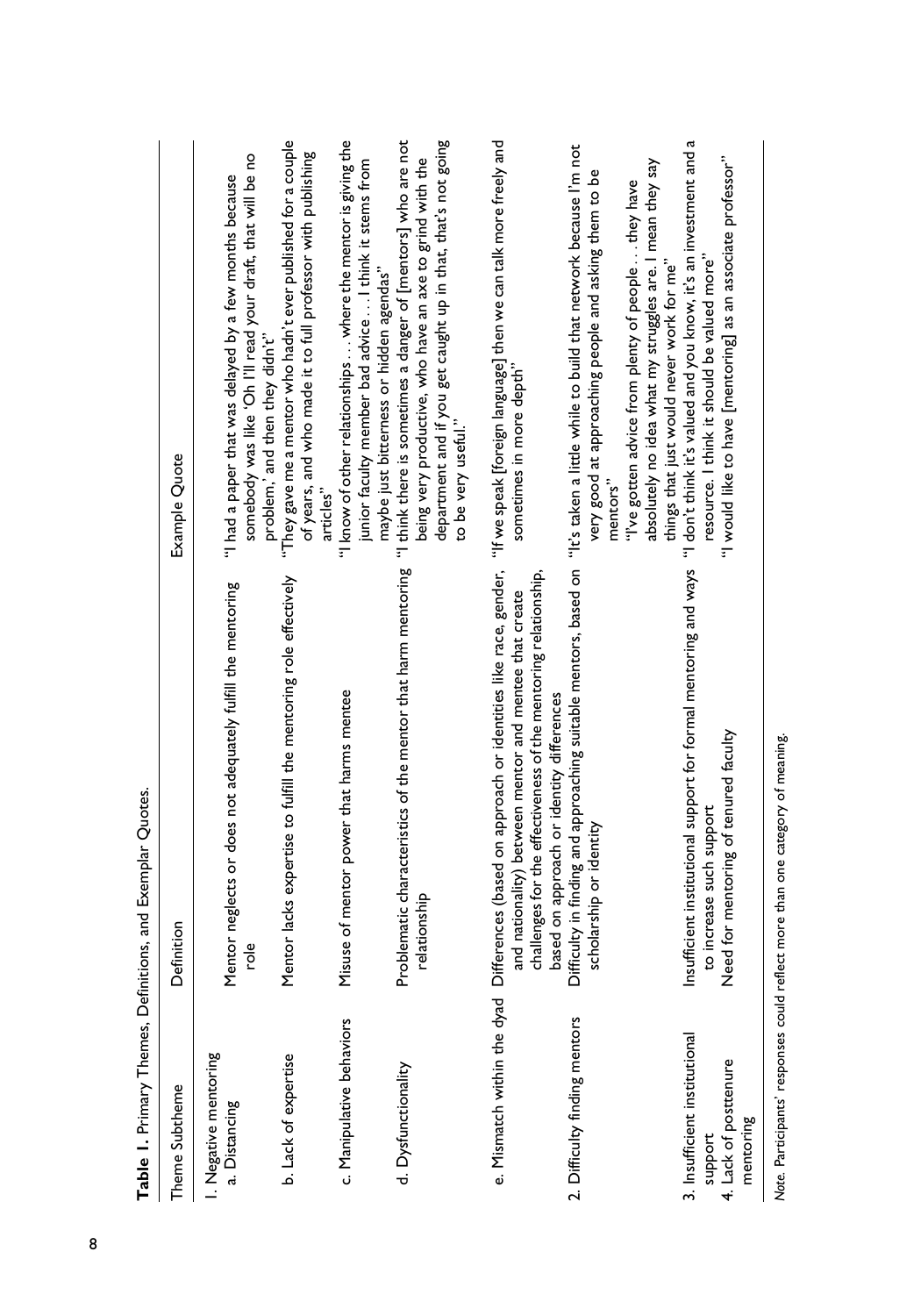Offering reasons for why mentors would do harm, one participant identified subtle sabotage in which their mentor was holding them back because they did not value their scholarship:

Sometimes people who are ineffective [mentors] are ambivalent in really how they feel about you ... Maybe they think their job is to help you but they don't really think what you do is any good and [as a result] they're not gonna really be very helpful. (URM woman, ID #34)

At times, a negative mentoring relationship was present because of *general mentor dysfunctionality* or problematic characteristics of the mentor. One participant described this as a potential problem particularly with formally appointed mentors: "If the formal system means you're assigned somebody, that person could be racist or sexist ... and then you're kind of stuck with that person" (URM man, ID #31). Other instances of dysfunction included experiences where the mentor had a difficult personality (e.g., "very quick to lose his temper ... very demanding" [Asian man, ID #55]).

Mismatch within the dyad emerged in a variety of ways within the narratives. For instance, a participant noted that different approaches to the mentoring relationship could create problems:

What I have seen with some of my colleagues with very good intentions is that they, in essence, try to impose a style on the younger faculty that they're mentoring, and a style that works for them. But it might totally clash with somebody else's style and principles and values, and it creates more problems than it solves.... (URM man, ID  $#76$ )

Other participants described identity-based mismatches, such as when the mentor and mentee differed along race/ethnicity, gender, or nationality. For example, differences in language led some mentees to feel that they could not fully express themselves. Others described that senior scholars, who participants often noted were White people and/or men, were more comfortable mentoring others like them, resulting in less mentoring of FOC, and especially women of color. One participant expanded on this type of mismatch for her as a woman of color when working with male mentors, stating "I think that women of color specifically ... they treat [us] like we're an exotic commodity, like a strange being ... " (URM woman, ID #37). Finally, having a mentor who differed in their scholarly approach (e.g., empirical vs. theoretical) could create a mismatch.

#### *Difficulty Finding Mentors*

For many participants, finding mentors was a challenge. For some, this was related to figuring out who would be a good mentor and how to end mentoring relationships that are not beneficial: "I had to just pick mentors myself. I therefore assumed the responsibility for deciding whether they were effective or not and moving people in and out of my life as I see them being effective" (URM man, ID #57). For others, the challenge was in approaching individuals to ask them to mentor. One participant said: "We have to approach someone if we wanted mentoring, and I personally do not approach people like that" (Asian woman, ID #49).

The challenge of finding appropriate mentors was also related to the inability to find a mentor with whom they shared an identity. This is related to the aforementioned negative mentoring that occurred due to identity-based mismatches in the dyad, but here the focus was on individuals' desires for identity-matched mentors. This challenge was particularly burdensome for women of color who have multiple underrepresented identities: "I mean I was hoping that I would be met with women [of color] faculty on-campus and they'd serve as mentors and I didn't find that" (URM woman, ID #98). Although some participants described solving this challenge by finding mentors outside of the university (e.g., other faculty they met at conferences), comments reflected individuals' desire for identitymatched mentors within the institution.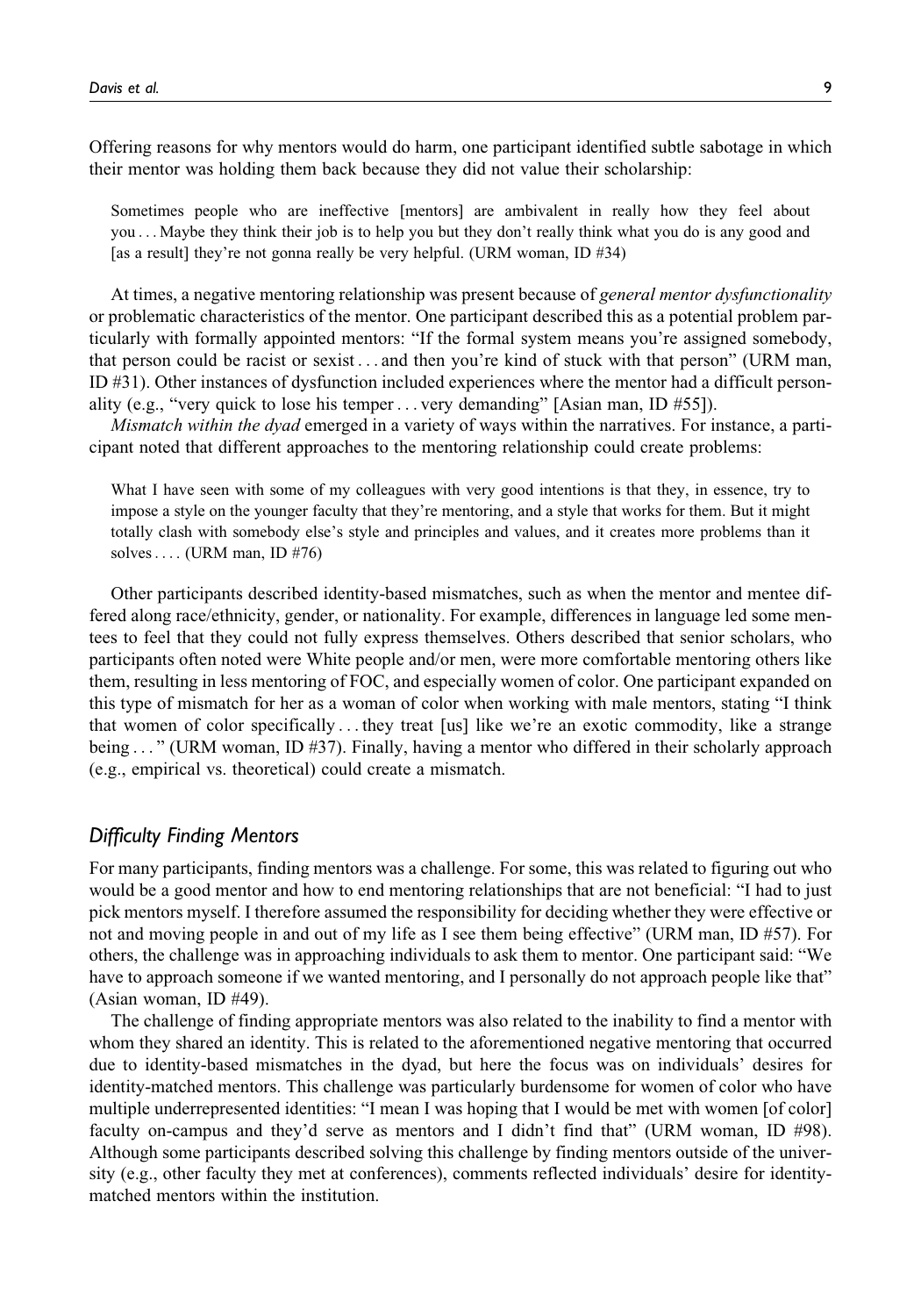#### *Insufficient Institutional Support*

The third theme described the participant's desire for formal mentoring and highlighted the value offered by formal mentoring programs. However, participants also described how insufficient institutional support contributed to a lack of formal mentoring:

When I got here I said, "I'd like to [have a] mentor. What's your mentorship program?" "Oh we don't do that," they said. Now they do! ... I was a little disappointed. You know, I think it would be helpful ... it would be nice to have someone I could go to. (URM woman, ID #96, italics represent participant emphasis)

As part of having a formal mentoring program, some participants described the need for institutions to play a continued role in these mentoring activities to ensure that all mentees receive the same benefits of mentoring, regardless of their specific mentor's skill and knowledge:

... One mentee will be okay, because they receive all the right faculty [mentors]. But suppose another mentee doesn't receive any [mentors], it's very difficult ... That's why I say that you need university level train[ing] in mentoring, and ... have time to invest in [training] and then bring people from the department with specific expertise. (URM woman, ID #73)

An evaluation of the mentors and their mentoring was discussed as a way to counteract the possibility that some people were not assigned good mentors; this could also ensure that when issues such as mentor bias emerge, there is an institutionalized way for the mentee to dissolve that relationship without any repercussions.

In addition to training, some participants stressed the need for institutions to show that mentorship was valued by providing financial resources to support mentoring activities. As one person stated:

I have approached some people but I often feel like it's not as in-depth as I would like, but I think part of the problem there is the time. I think that mentoring is not a rewarded activity. It's something that a lot of senior faculty do on top of everything else. (Asian woman, ID #114)

Resources typically included compensation to mentors for mentoring activities or money being set aside to support different types of mentoring activities, such as conference travel where a mentor would introduce the mentee to important people in the field. Because the people most sought after for mentoring were busy, successful, senior individuals, compensation was perceived as important to offset the additional demands on their time that mentoring required.

# *Lack of Post-tenure Mentoring*

The need for mentoring of tenured faculty was only raised by associate and full professors. It was often tied to their changing work demands, as reflected in this quote: "I definitely think there's this element of 'you're tenured, you don't need mentoring anymore,' which is funny because in many ways, your job changes pretty dramatically when you're tenured" (URM woman, ID #92). Tenured faculty noted that finding mentors at this level is difficult because the pool of mentors at or above your rank is more limited (e.g., "... You're already full professor ... it is difficult to figure out who should mentor you. You're already at the top" [URM man, ID #57]), and because mentoring may be around more specialized issues, such as directing a center or program, or holding other administrative roles.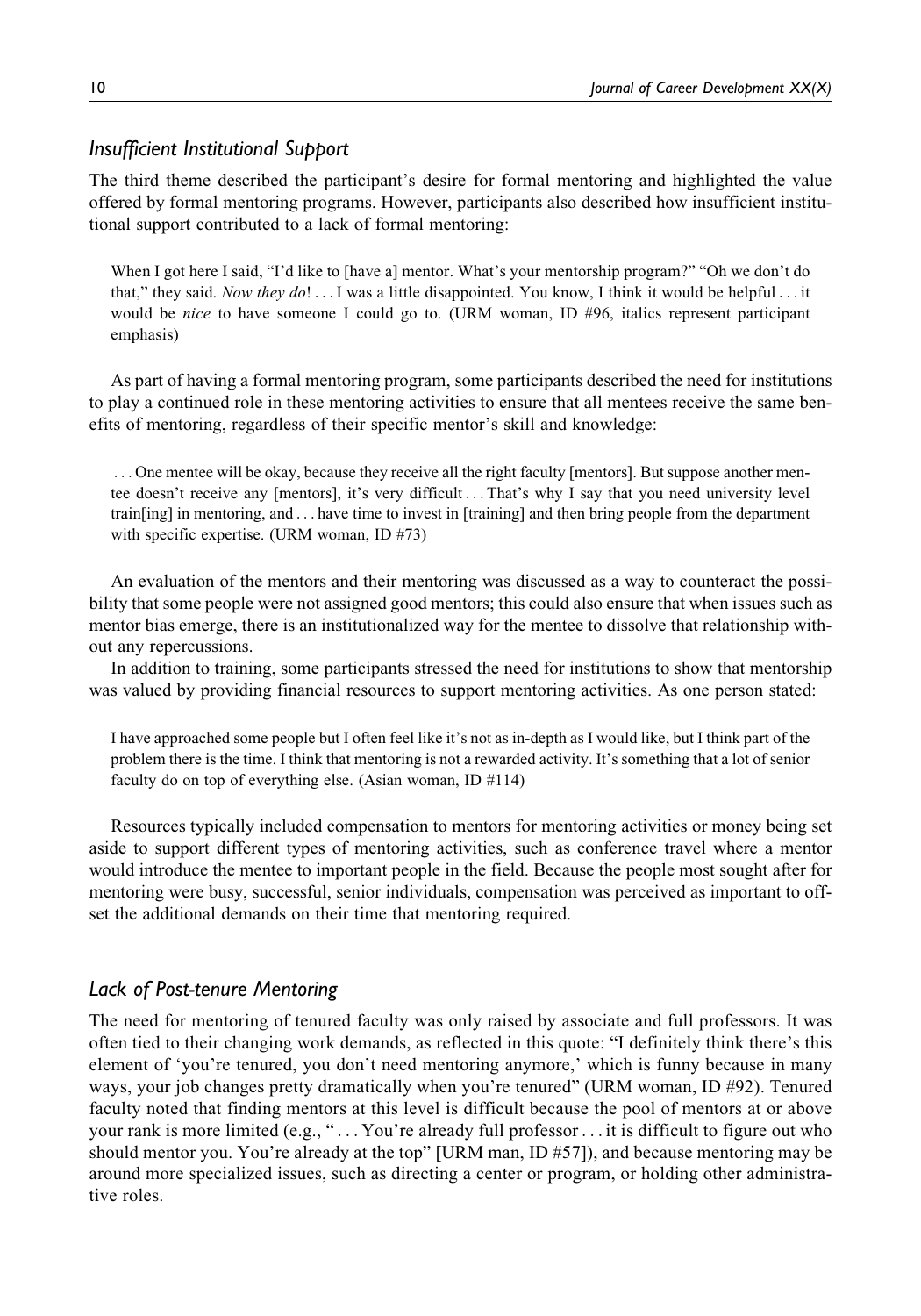#### *Intersectional Differences Across Themes*

Because mentoring typically involves a relationship between a more senior and a more junior individual, power is inherently involved in the relationship. As a result, we used an intersectional framework (Cole, 2009; Crenshaw, 1991), which attends to the role of power linked to individuals' social locations, to consider the types of mentoring experiences faced by faculty from different racial/ethnic-gender groups. Due to differences in status, numeric representation, and marginalization, some groups may experience negative mentoring or specific types of mentoring challenges more than others. Thus, we examined patterns of endorsement across groups. Nevertheless, our group comparisons reflect *relative* differences in rates of endorsement rather than statistical differences. In addition, although our primary focus was on race/ethnicity–gender group differences, because we observed rank differences in endorsement of the need for post-tenure mentoring (only mentioned by tenured faculty), we examined the remaining themes for rank differences; however, none emerged.

In our race/ethnicity–gender group analyses, we present the findings for Native American faculty, but we do not make comparisons between them and other groups because of their small representation within our sample ( $n = 6$ ). Although we were able to recruit one third of the Native American faculty on the campus to participate in the study, when we further examined responses by gender ( $n = 2$ ) women,  $n = 4$  men), the representativeness of our participants' experiences is unclear. This compromise (presenting intersectional patterns but not making comparisons to other groups) is intended to allow the full inclusion of the experiences of Native American participants while limiting the possibility of our drawing inappropriate conclusions. We found that most of the Native American men reported negative mentoring experiences, and half reported difficulty finding mentors and perceiving insufficient institutional support for formal mentoring. Further, one Native American woman discussed insufficient institutional support for mentoring, but no other themes emerged for the Native American women in our sample. We discuss the possible reasons and implications of these patterns in the discussion.

For the other race/ethnicity–gender groups, we found that overall, Black women and Latinx women were especially likely to describe all four types of mentoring challenges—negative mentoring, difficulty finding mentors, feeling that formal mentoring is insufficiently supported by the institution, and lack of post-tenure mentoring. Asian women and Latinx men had similar patterns of theme endorsement to each other. Both of these groups were likely to report experiences of negative mentoring, but there was more variability around the endorsement of the other three mentoring challenges. In particular, for both groups, there was moderate endorsement of difficulty finding mentors and perceiving insufficient institutional support for formal mentoring. However, the lack of post-tenure mentoring did not emerge for either group. Overall, Black men and Asian men were generally less likely than other groups to report experiencing all of the mentoring challenges with one exception: Among tenured Black male faculty, the lack of post-tenure mentoring emerged for a moderate number of participants.

#### **Discussion**

The purpose of the current investigation was to examine what, if any, mentoring challenges FOC faced and to assess whether there are specific barriers that these groups experience around establishing positive mentoring relationships. SCCT proposes that contextual factors can affect the success that an individual has in their field, especially when they are an URM within that field (Flores et al., 2017; Fouad & Santana, 2017). Our findings support the emerging literature that examines mentoring as one such contextual factor (Fouad  $\&$  Santana, 2017); specifically, although many FOC perceived mentoring as an important means of countering experiences of marginalization and promoting career advancement, our participants reported experiencing barriers to receiving supportive mentoring. Further, findings derived from our intersectional analysis suggested that systems of power operate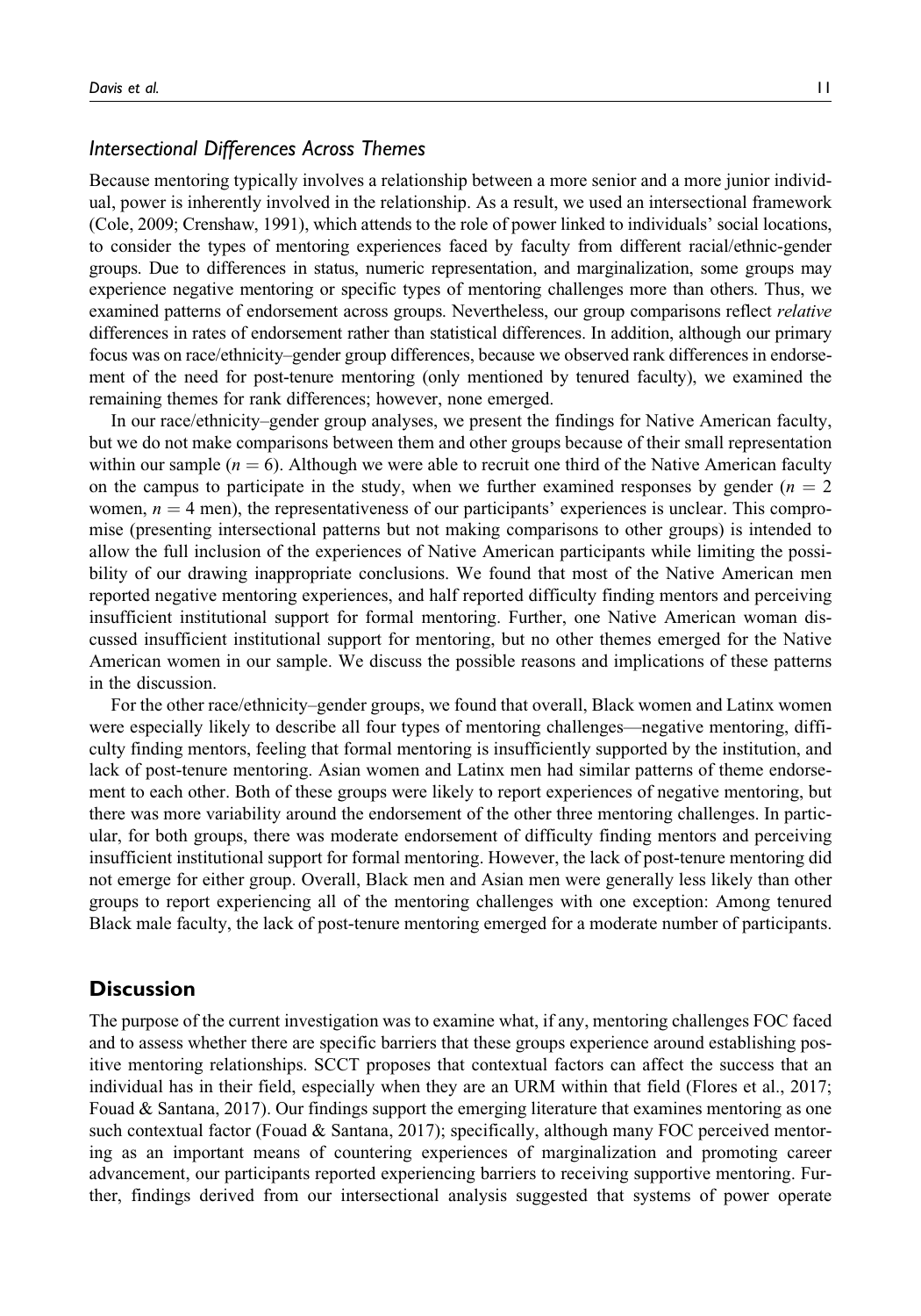differently for groups based on their social locations, thereby contributing to disparities in positive mentoring across racial/ethnic–gender groups.

Our first theme indicated that the faculty in our study reported instances of negative mentoring similar to those proposed by Eby et al. (2000). Faculty described being ignored, poorly advised, treated badly, and matched to a mentor who was a poor fit in terms of style, area of scholarship, and/or identity (e.g., language/nationality, race/ethnicity, or gender). These negative experiences may be indicative of how systems of power (e.g., racism and sexism) and inequality manifest within the mentoring relationship. Mentors may engage in negative mentoring and, because of the power they hold, incur little consequence. Yet, for FOC, poor mentoring creates barriers to the support and information necessary for their professional advancement (Zambrana et al., 2015). Further, negative mentoring experiences may also erode faculty members' sense of efficacy and desire to persist in their work environment (e.g., Lent et al., 2000).

Because our study extends the typology delineated by Eby et al. (2000) to the academic context, we found some differences from the original framework. For instance, although we did find mismatch within the dyad, responses from the faculty indicated that in the academic context, the perceived mismatch between mentor and mentee was often related to their having a different cultural background or scholarly interests, in addition to the shared personality or workstyles as posited by Eby et al. (2000). The difference likely emerged because of our focus on FOC, who are especially prone to experiencing mismatches with their mentors due to their underrepresentation in the academy, as this limits their access to mentors with whom they share an identity.

In addition to negative mentoring, several other mentoring challenges emerged, specifically difficulty finding a mentor, insufficient institutional support for mentoring, and a lack of post-tenure mentoring. However, not all mentoring experiences or challenges were of equal concern to all groups of faculty. This is consistent with intersectionality theory, which proposes that experiences of marginalization may depend on one's particular social location (Cole, 2009, Crenshaw, 1991). Overall, Black and Latinx women most frequently reported experiencing all of the barriers to mentoring. This may be because Black and Latinx women are especially underrepresented in the professoriate (NCES, 2018), and their race/ethnicity and gender are both stereotyped as anti-intellectual and unintelligent (Ghavami & Peplau, 2013; Pittman, 2012; Sue, 2010). Given that most faculty are White and male (NCES, 2018), coupled with people's tendency to be most comfortable with similar others (Byrne, 1961), there may be fewer senior individuals seeking out junior FOC, especially Black and Latinx women, to offer mentorship. It may be that Asian women and Latinx men are able to find more suitable mentors than Black and Latinx women because Asian people and men are perceived to be intelligent (Ghavami & Peplau, 2013; Sue, 2010). Thus, Asian women and Latinx men faculty may experience privilege along one identity dimension (race and gender, respectively) that facilitates their access to mentoring.

Black and Asian men were less likely than other groups to report barriers to supportive mentoring. Whereas Asian men may benefit from positive stereotypes about both their racial and gender groups (e.g., strong work ethic and intelligence; Wong et al., 2012), and from overrepresentation of their group in academia (NCES, 2018), it is unclear why Black men experienced more positive mentoring. It may be the case, similar to Asian women and Latinx men, that this group experiences some access to effective mentoring due to their gender privilege, despite occupying a devalued racial group. Black men in academia may be seen as an "exception to the rule" for challenging (false) notions of antiintellectualism applied to Black Americans. For this reason, mentors may perceive Black men as more deserving of their support. Alternatively, Black and Asian men may experience barriers to mentoring but be less willing to discuss them because they perceive mentoring as a weakness or sign of needing help, and male norms proscribe such behaviors (Addis & Mahalik, 2003).

Finally, although based on a small number of participants, most of the Native American men in our study reported experiencing three of the four mentoring challenges, whereas Native American women only endorsed the lack of institutional support for mentoring. Given that Native American faculty are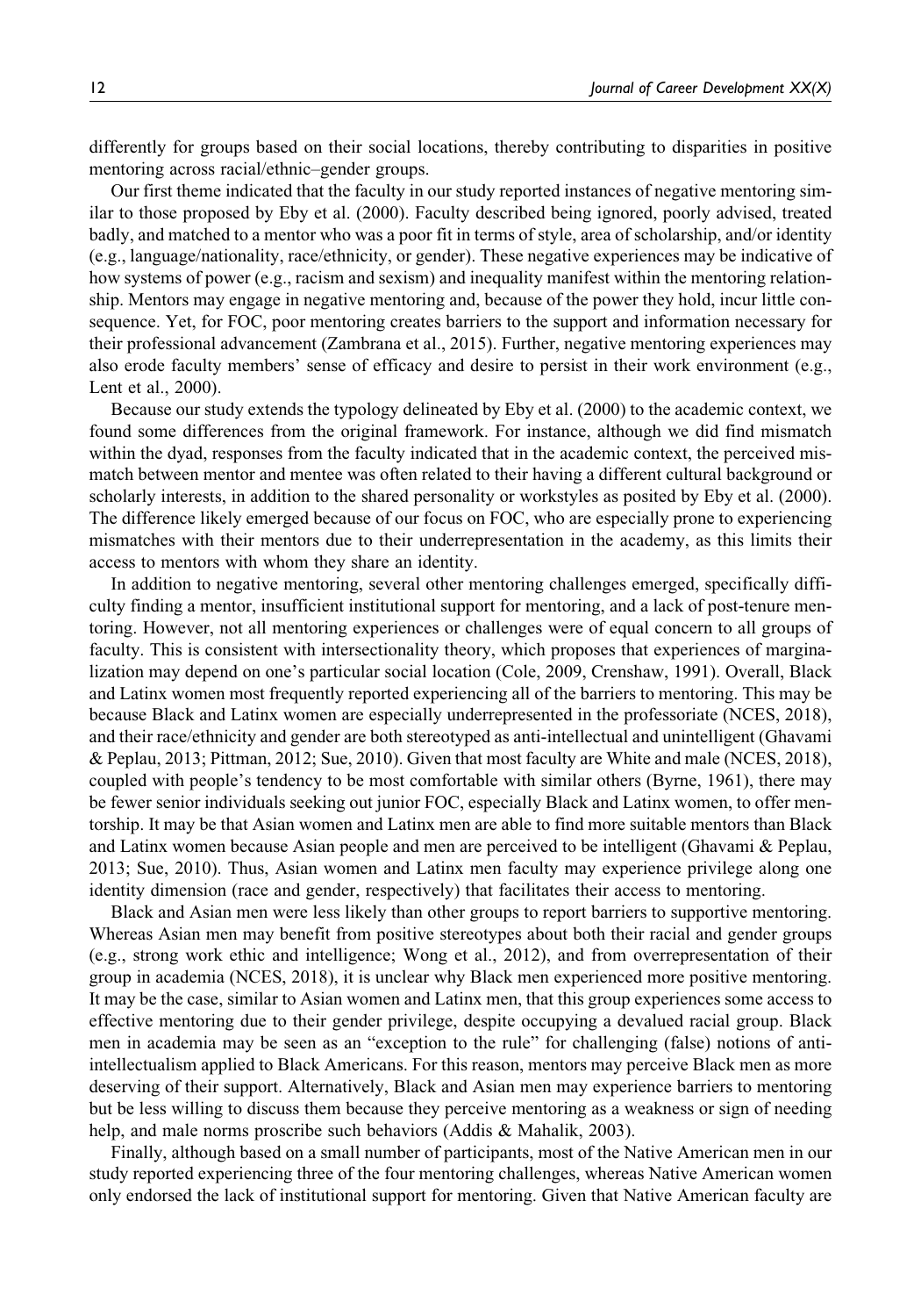so few in number, it is likely that some issues raised by other groups, such as those related to mentor mismatch along race/ethnicity and a lack of shared cultural experiences, are intensified in this population; this assertion is supported in recent work that shows Native American faculty are indeed challenged with difficulties establishing mentoring relationships and experience low-quality mentoring (Walters et al., 2019). Therefore, we hesitate to extrapolate that the low endorsement of mentoring concerns for our two Native American women participants reflects a lack of mentoring challenges for this group, given other research on the challenges Native American women face (Tippeconnic, 2005; Turner, 2002; Walters et al., 2019). Our findings do highlight the need for more research on mentoring of Native American faculty and larger numbers of Native American faculty as members of the professoriate.

# *Limitations and Future Directions*

Although the current study offers an in-depth examination of the mentoring challenges faced by FOC, this study has its limitations. First, faculty were sampled from one large, predominately White, research-intensive public university; therefore, the wider applicability of our findings is unclear. In fact, we cannot determine with certainty whether the findings derived from this study reflect the mentoring challenges reported by FOC more broadly or if instead these are the mentoring challenges specific to FOC at that institution at that time. We expect that there may be variability in the specific types of mentoring challenges that depend on institution type. For instance, faculty at teachingfocused institutions may be able to secure mentoring around general pedagogical issues; however, those who teach about race, gender, inequality, and so on may find it difficult to secure mentoring about teaching those topics. Faculty at minority-serving institutions may find it easier to find mentors who share social identities but may still face barriers related to negative mentoring or post-tenure mentoring. Future researchers should investigate the nuances of mentoring across institution types.

A second limitation is self-selection bias, which may have resulted in faculty with more negative workplace experiences being more inclined to participate in the study than others. To this, we note that the invitation to the study highlighted its focus on "workplace and work–life experiences" among FOC, which might have been perceived as positive *or* negative experiences. Further, our interview protocol asked faculty about both positive and difficult work-related experiences. Third, our definitions of racial/ethnic and gender groups have some limitations. Specifically, our study did not assess nonbinary gender identification and, in doing so, reproduces false perceptions of gender as dichotomous. Considering previous research (Brassel et al., 2020) and intersectionality theory (Cole, 2009; Crenshaw, 1991), it is likely that individuals outside the binary (e.g., gender nonconforming individuals) may experience even more challenges to accessing effective mentoring. Additionally, our definition of "FOC" included both racial and ethnic minorities, which limits our ability to disentangle effects along these dimensions (e.g., unique experiences of Latinx faculty who are racially White). As such, future research on these issues is also needed.

Fourth, our study took place during a time when the institution was transitioning into universal formal mentoring for assistant professors. Because departments were developing and discussing formal mentoring, participants may have been considering how institutions could best support faculty mentoring prior to our study. This may have led the theme of insufficient institutional support to emerge in our findings but also may have provided thoughtful insights that can be useful as universities develop or revisit their formal mentoring programs. Additional research on perceptions of institutional support for mentoring, as well as future studies that explore the relationship between different types of mentoring challenges and faculty outcomes, would help identify where intervention efforts might be most effective.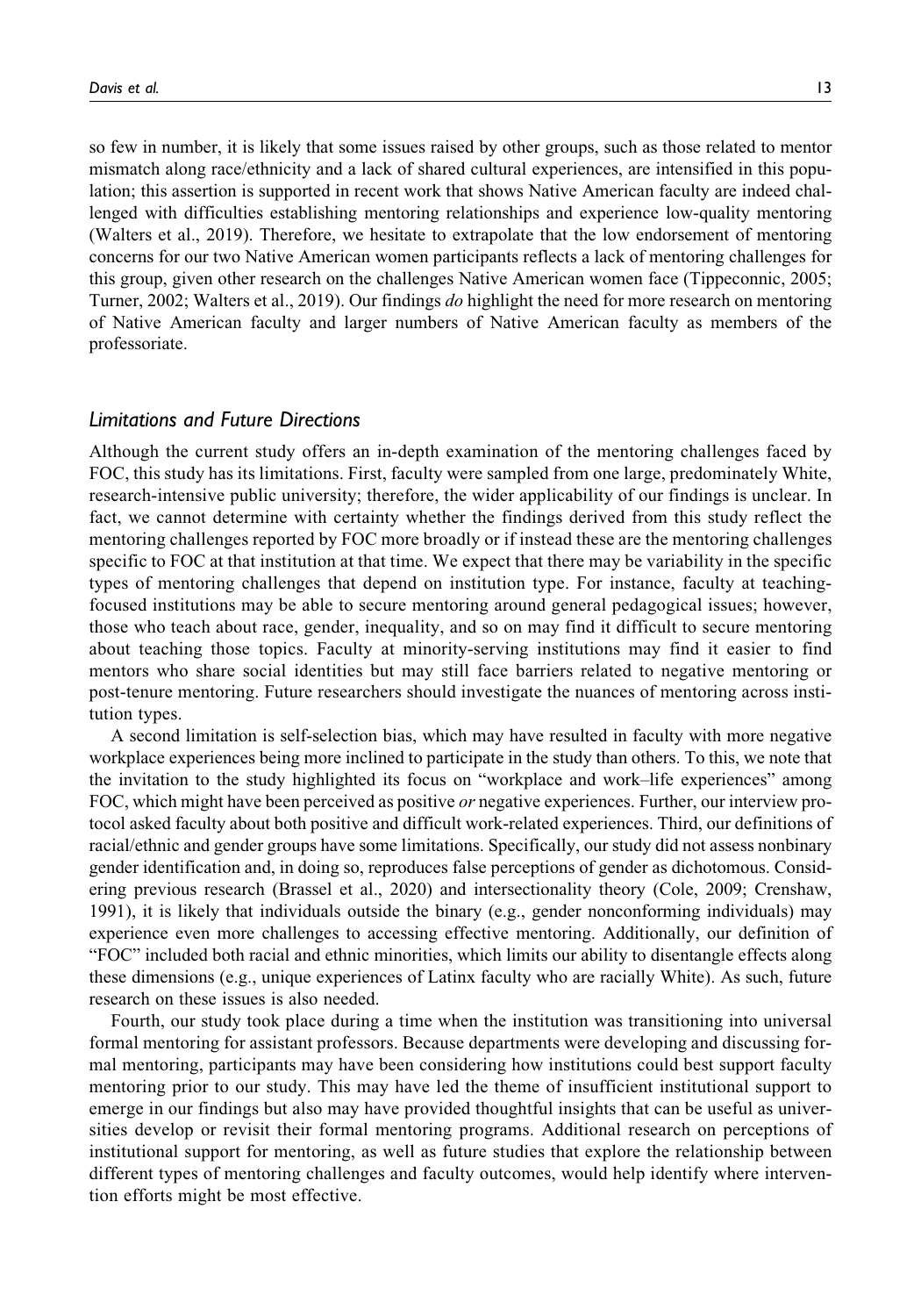#### *Recommendations*

Drawing on our findings and SCCT (Lent et al., 2000), we offer several recommendations that are rooted in the need to create a context in which mentors can support FOC in achieving their goals and feeling they have the knowledge and skills to do so. As emphasized by SCCT, individuals can best achieve their desired career outcomes when external obstacles to career advancement are removed (Fouad & Santana, 2017; Nolan et al., 2008). Therefore, our mentoring recommendations include institutional strategies to enhance positive mentoring experiences and reduce barriers to effective mentoring for FOC.

The negative experiences reported by FOC first necessitate a paradigm shift in terms of how institutions understand mentoring—all mentoring is not good mentoring. Accordingly, training faculty about how to be an effective mentor is critical to the success of both formal and informal mentoring relationships (e.g., Lumpkin, 2011). Further, due to the racial/ethnic and gender bias in society and higher education, a discussion of implicit bias should be embedded in this training. Training could also address how to facilitate positive mentoring relationships across dimensions of difference, as many FOC will have mentors who differ from them along race/ethnicity and possibly gender.

We also recommend that institutions create formal mentoring programs, as our findings found that FOC, particularly Black and Latinx women, have difficulty finding mentors. These formal programs could match faculty with mentors based on the mentees needs and desires to increase feelings of "fit," include metrics to ensure that mentees are receiving quality mentorship, offer mentoring for tenured faculty, and create networks of mentors to address the fact that no single mentor is likely to meet all of an individual's needs (e.g., Darwin & Palmer, 2009). Further, considering the prevalence of mentoring challenges reported by Black and Latinx women, it may also be useful to provide mentoring spaces and networks specifically for these women. We acknowledge the investment of time and resources that such an endeavor requires, but it is likely less costly than the loss of talent that may occur when supportive mentoring is not present.

Lastly, participants often tied mentoring challenges to structural problems that created barriers to mentoring, such as a lack of diverse faculty representation to permit identity matching and limited institutional support for the facilitation of formal mentoring relationships. In contrast, negative mentoring experiences were more often located as a problem of the mentor, with participants focusing on the mentor's deficits or character flaws. In pairing these findings together, we suspect that there may be structural problems that contribute to mentor deficits (e.g., because of unclear requirements for tenure, mentors may give poor advice regarding the requirements for promotion). To remedy this concern, training could also be offered to decrease structural barriers to positive mentoring (e.g., providing workshops to senior faculty regarding the current standards for promotion). These trainings could be offered alongside those previously suggested (e.g., how to approach mentors) to address mentoring barriers at both the individual and structural levels.

# **Conclusions**

In conclusion, our study highlights that all mentoring is not good mentoring and, specifically, that FOC experience a number of barriers to securing positive and supportive mentoring relationships. Such challenges span across faculty from minoritized racial/ethnic and gender groups. In interpreting our findings using an intersectional lens, we found that these experiences are most present across Black and Latinx women and less prevalent in groups of Asian and Black men. Our investigation of mentoring challenges suggests several avenues for intervention, ranging from mentor training to the development of formalized, institutionally supported mentoring programs. Taken together, we encourage administrators and faculty to consider how the experiences of cultural subgroups of faculty necessitate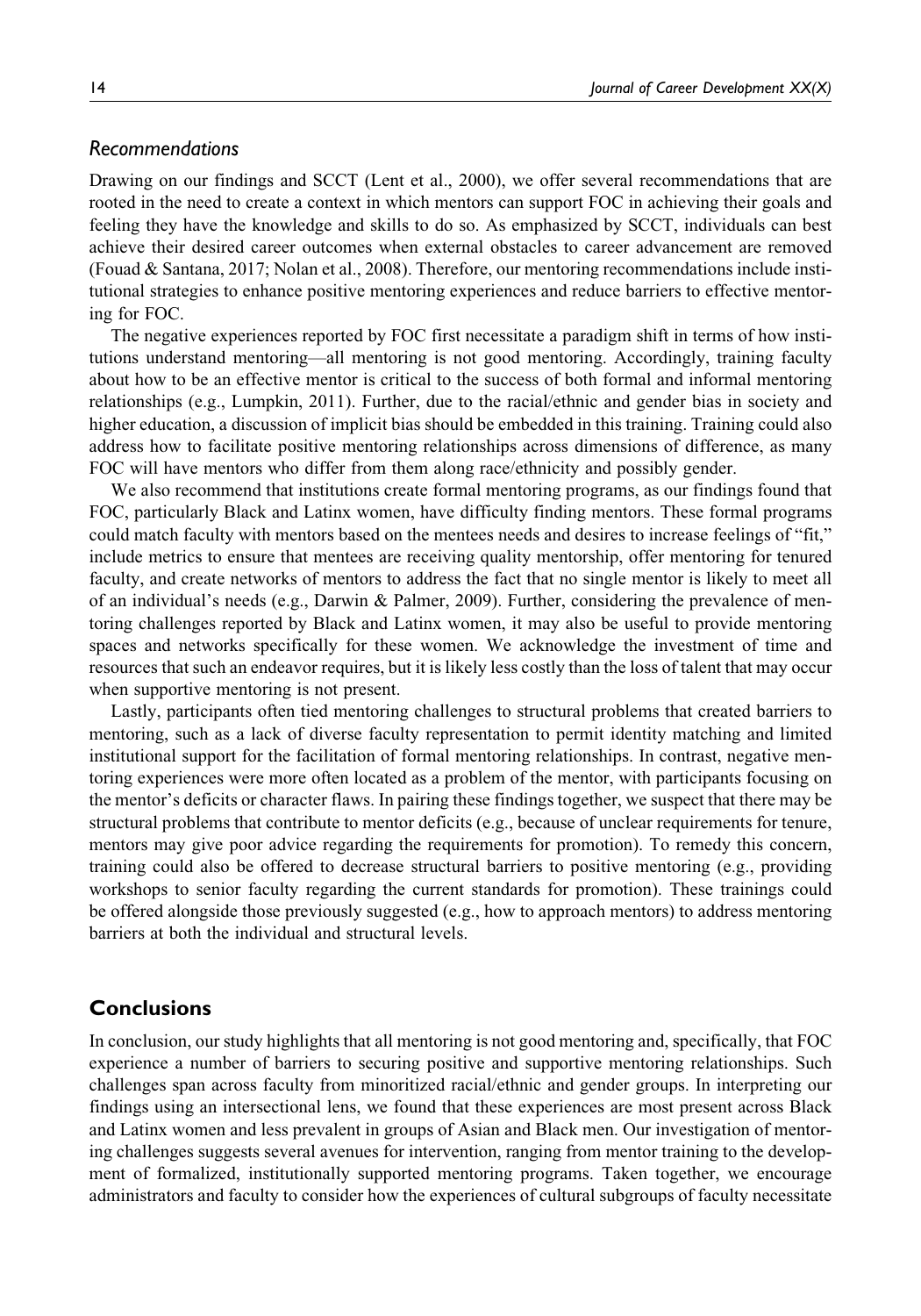distinct interventions. In that way, we can advance the effectiveness of mentoring programs in a way that enhances such programs' inclusivity and relevance to FOC.

#### **Authors' Note**

Parts of this research were conducted by Isis H. Settles while in the Department of Psychology, Michigan State University and by Martinque K. Jones during a postdoctoral fellowship in the Department of Psychology, University of Michigan.

#### **Declaration of Conflicting Interests**

The author(s) declared no potential conflicts of interest with respect to the research, authorship, and/or publication of this article.

#### **Funding**

The author(s) disclosed receipt of the following financial support for the research and/or authorship of this article: This work was supported by the ADAPP-ADVANCE (National Science Foundation, Grant No: 0811205) office at Michigan State University and the Office for Inclusion and Intercultural Initiatives at Michigan State University.

#### **ORCID iD**

Tangier M. Davis D https://orcid.org/0000-0002-6870-4835

#### **Notes**

- 1. We use the term faculty of color to refer to faculty who racially or ethnically self-identify as African-American/ Black, Hispanic/Latinx, Asian/Asian-American/Pacific Islander, or Native American. Further, we use the term "gender" to refer to those who self-identify as man or woman, while also recognizing this labeling may not be representative of those who identify beyond the gender binary.
- 2. While our number of Native American participants was small, it is important to note that our sample included 33.33% of all Native American faculty on the campus. The underrepresentation in this study is a reminder of how essential it is that we increase Native American representation in the academy.

#### **References**

- Addis, M. E., & Mahalik, J. R. (2003). Men, masculinity, and the contexts of help seeking. American Psychologist, 58(1), 5–14. https://doi.org/10.1037/0003-066X.58.1.5
- Austin, M. J., & Nauta, M. M. (2016). Entrepreneurial role-model exposure, self-efficacy, and women's entrepreneurial intentions. Journal of Career Development, 43(3), 260–272.
- Bearman, S., Beard, S. B., Hunt, L., & Crosby, F. J. (2008). New directions in mentoring. In T. D. Allen & L. T. Eby (Eds.), The Blackwell handbook of mentoring: A multiple perspectives approach (pp. 373–395). Blackwell. https://doi.org/10.1111/b.9781405133739.2007.00023.x
- Bernstein, B. L. (2011). Managing barriers and building supports in science and engineering doctoral programs: Conceptual underpinnings for a new online training program for women. Journal of Women and Minorities in Science and Engineering, 17(1), 29–50.
- Bova, B. (2000). Mentoring revisited: The Black woman's experience. Mentoring & Tutoring: Partnership in Learning, 8(1), 5–16. https://doi.org/10.1080/713685511
- Brassel, S. T., Davis, T. M., Jones, M. K., Miller-Tejada, S., Thorne, K. M., & Areguin, M. A. (2020). The importance of intersectionality for research on the sexual harassment of Black queer women at work. Translational Issues in Psychological Science, 6(4), 383–391. https://doi.org/10.1037/tps0000261
- Braun, V., & Clarke, V. (2006). Using thematic analysis in psychology. Qualitative research in psychology, 3(2), 77–101. https://doi.org/10.1191/1478088706qp063oa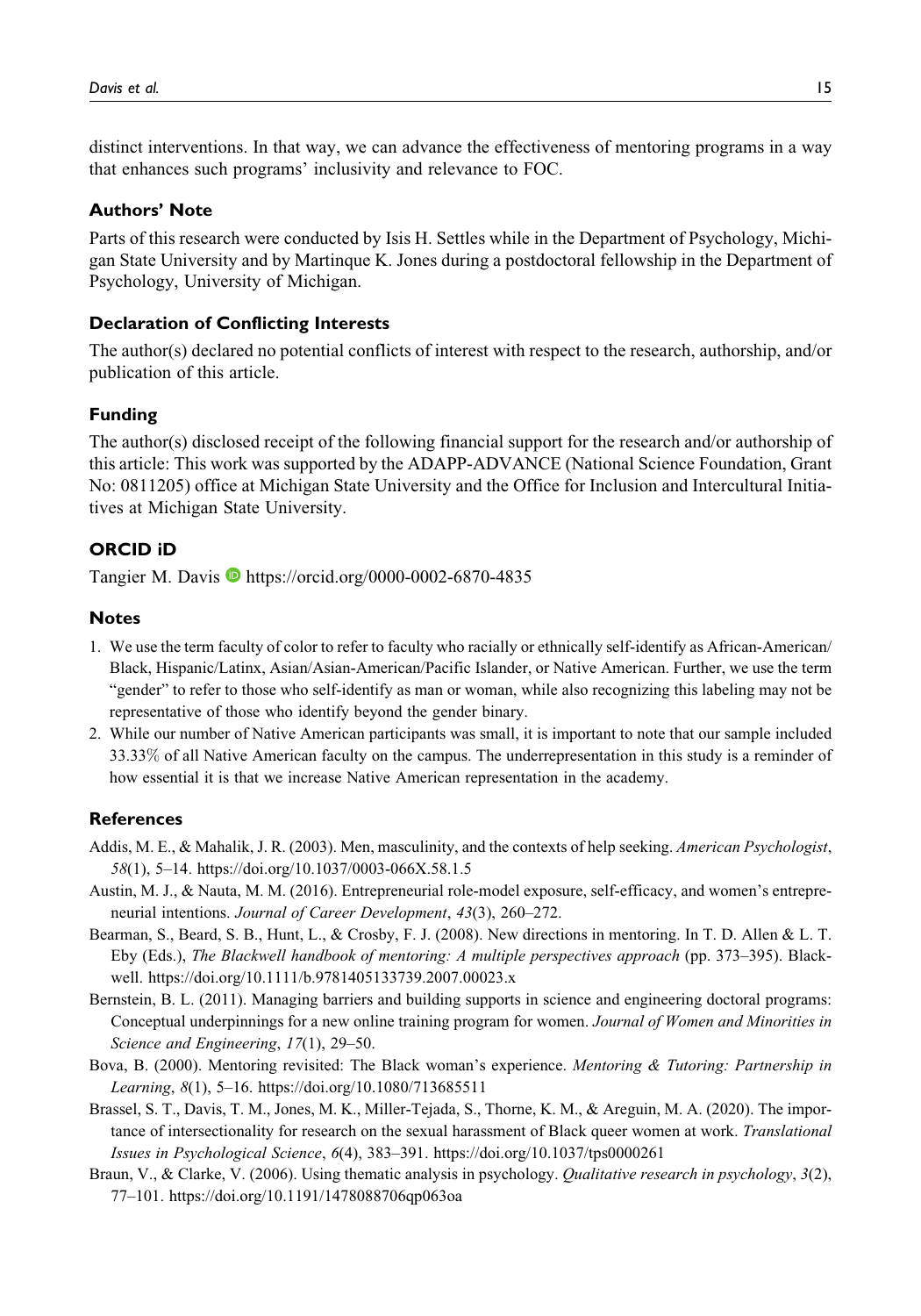- Burk, H. G., & Eby, L. T. (2010). What keeps people in mentoring relationships when bad things happen? A field study from the protégé's perspective. Journal of Vocational Behavior, 77(3), 437–446. https://doi.org/10.1016/ j.jvb.2010.05.011
- Byrne, D. (1961). Interpersonal attraction and attitude similarity. The Journal of Abnormal and Social Psychology, 62(3), 713–715. https://doi.org/10.1037/h0044721
- Cole, E. R. (2009). Intersectionality and research in psychology. American Psychologist, 64(3), 170–180. https:// doi.org/10.1037/a0014564
- Cole, E. R., McGowan, B. L., & Zerquera, D. D. (2017). First-year faculty of color: Narratives about entering the academy. Equity & Excellence in Education,  $50(1)$ ,  $1-12$ . https://doi.org/10.1080/10665684.2016.1262300
- Collins, P. H. (2000). Gender, Black feminism, and Black political economy. The Annals of the American Academy of Political and Social Science, 568(1), 41–53. https://doi.org/10.1177/000271620056800105
- Collins, P. H., & Bilge, S. (2016). Intersectionality. Polity Press.
- Crawford, D. K. (2015). Tailor-made: Meeting the unique needs of women of color STEM-SBS faculty through mentoring. In Frontiers in education conference (FIE) (pp. 1-5). IEEE. https://doi.org/10.1109/FIE.2015.73 44182
- Crenshaw, K. (1991). Mapping the margins: Intersectionality, identity politics, and violence against women of color. Stanford Law Review, 43(1241), 1241–1299.
- Darwin, A., & Palmer, E. (2009). Mentoring circles in higher education. Higher Education Research & Development, 28(2), 125–136. https://doi.org/10.1080/07294360902725017
- Eby, L. T., Butts, M., Lockwood, A., & Simon, S. A. (2004). Protégés negative mentoring experiences: Construct development and nomological validation. Personnel Psychology, 57(2), 411-447. https://doi.org/10.1111/j. 1744-6570.2004.tb02496.x
- Eby, L. T., Durley, J., Ragins, B. R., & Butts, M. (2010). Are bad experiences stronger than good ones in mentoring relationships? Evidence from the protégé and mentor perspective. Journal of Vocational Behavior, 77(1), 81–92. https://doi.org/0.1016/j.jvb.2010.02.010
- Eby, L. T., McManus, S. E., Simon, S. A., & Russell, J. E. A. (2000). The protege's perspective regarding negative mentoring experiences: The development of a taxonomy. Journal of Vocational Behavior, 57(1), 1–21. https:// doi.org/10.1006/jvbe.1999.1726
- Ensher, E. A., & Murphy, S. E. (1997). Effects of race, gender, perceived similarity, and contact on mentor relationships. Journal of Vocational Behavior, 50(3), 460–481. https://doi.org/10.1006/jvbe.1996.1547
- Espino, M. M., & Zambrana, R. E. (2019). "How do you advance here? How do you survive?" An exploration of under-represented minority faculty perceptions of mentoring modalities. The Review of Higher Education, 42(2), 457–484. https://doi.org/10.1353/rhe.2019.0003
- Flores, L. Y., Navarro, R. L., & Ali, S. R. (2017). The state of SCCT research in relation to social class: Future directions. Journal of Career Assessment, 25(1), 6-23.
- Fouad, N. A., & Santana, M. C. (2017). SCCT and underrepresented populations in STEM fields: Moving the needle. Journal of Career Assessment, 25(1), 24–39.
- Fouad, N. A., Singh, R., Cappaert, K., Chang, W., & Wan, M. (2016). Comparison of women engineers who persist in or depart from engineering. Journal of Vocational Behavior, 92, 79–93. https://doi.org/10.1016/j.jvb. 2015.11.002
- Gearing, R. E. (2004). Bracketing in research: A typology. Qualitative Health Research, 14(10), 1429–1452. https://doi-org.proxy/10.1177/1049732304270394
- Ghavami, N., & Peplau, L. A. (2013). An intersectional analysis of gender and ethnic stereotypes: Testing three hypotheses. Psychology of Women Quarterly, 37(1), 113–127. https://oi.org/10.1177/0361684312464203
- Griffin, K. A., & Reddick, R. J. (2011). Surveillance and sacrifice: Gender differences in the mentoring patterns of Black professors at predominantly White research universities. American Educational Research Journal, 48(5), 1032–1057. https://doi.org/10.3102/0002831211405025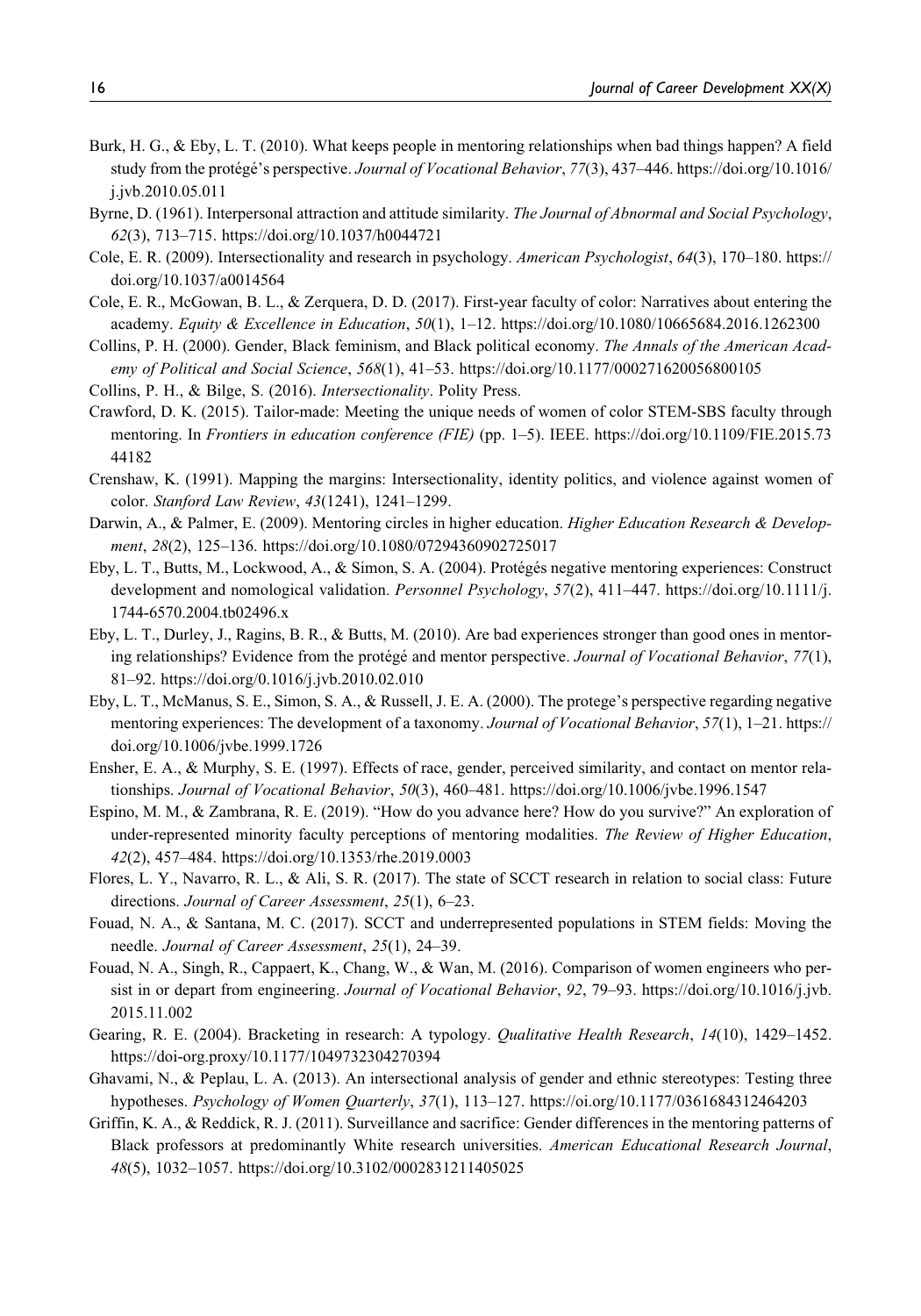- Johnson, J. M., Boss, G., Mwangi, C. G., & Garcia, G. A. (2018). Resisting, rejecting, and redefining normative pathways to the professoriate: Faculty of color in higher education. The Urban Review, 50(4), 630–647. https:// doi.org/10.1007/s11256-018-0459-8
- Jones, B., Hwang, E., & Bustamante, R. M. (2015). African American female professors' strategies for successful attainment of tenure and promotion at predominately White institutions: It can happen. *Education*, Citizenship and Social Justice, 10(2), 133–151. https://doi.org/10.1177/1746197915583934
- Kelch-Oliver, K., Smith, C. O., Welkom, J. S., Gardner, N. D., & Collins, M. H. (2013). Exploring the mentoring relationship among African American women in psychology. Advancing Women in Leadership, 33, 29–37.
- Lent, R. W., Brown, S. D., & Hackett, G. (2000). Contextual supports and barriers to career choice: A social cognitive analysis. Journal of Counseling Psychology, 47(1), 36.
- León, R., & Thomas, N. D. (2016). Critical Race theory and the cultivation, mentorship and retention of black women faculty. American International Journal of Humanities and Social Science, 2(1), 1.
- Lincoln, Y. S., & Guba, E. G. (1986). But is it rigorous? Trustworthiness and authenticity in naturalistic evaluation. New Directions for Program Evaluation, 1986(30), 73–84. https://doi.org/10.1002/ev.1427
- Lloyd-Jones, B. (2014). African-American women in the professoriate: Addressing social exclusion and scholarly marginalization through mentoring. Mentoring & Tutoring: Partnership in Learning, 22(4), 269-283. https:// doi.org/10.1080/13611267.2014.945737
- Loveless-Morris, J. A., & Reid, L. S. (2018). Learning communities: Opportunities for the retention of faculty of color. Learning Communities: Research & Practice, 6(1), 6.
- Lumpkin, A. (2011). A model for mentoring university faculty. The Educational Forum, 75(4), 357–368. https:// doi.org/10.1080/00131725.2011.602466
- Maguire, M., & Delahunt, B. (2017). Doing a thematic analysis: A practical, step-by-step guide for learning and teaching scholars. AISHE-J: The All Ireland Journal of Teaching and Learning in Higher Education, 8(3), 3351–33514.
- Moradi, B., & Grzanka, P. R. (2017). Using intersectionality responsibly: Toward critical epistemology, structural analysis, and social justice activism. Journal of Counseling Psychology, 64, 500–513. https://doi.org/10.1037/ cou0000203
- Morrow, S. L. (2005). Quality and trustworthiness in qualitative research in counseling psychology. Journal of Counseling Psychology, 52(2), 250. https://doi.org/10.1037/0022-0167.52.2.250
- Ng, T. W., & Sorensen, K. L. (2008). Toward a further understanding of the relationships between perceptions of support and work attitudes: A meta-analysis. Group & Organization Management, 33(3), 243-268. https:// doi.org/10.1177/1059601107313307
- Nolan, S. A., Buckner, J. P., Marzabadi, C. H., & Kuck, V. J. Training and mentoring of chemists: A study of gender disparity. Sex Roles, 58, 235–250 (2008). https://doi-org.proxy.lib.umich.edu/10.1007/s11199-007-9310-5
- Pittman, C. T. (2012). Racial microaggressions: The narratives of African American faculty at a predominantly White university. The Journal of Negro Education, 81(1), 82-92. https://doi.org/10.7709/jnegroeducation. 81.1.0082
- Ponjuan, L., Conley, V. M., & Trower, C. (2011). Career stage differences in pre-tenure track faculty perceptions of professional and personal relationships with colleagues. The Journal of Higher Education, 82(3), 319–346. https://doi.org/10.1080/00221546.2011.11777204
- Ragins, B. R., & Cotton, J. L. (1999). Mentor functions and outcomes: A comparison of men and women in formal and informal mentoring relationships. Journal of Applied Psychology, 84(4), 529–550. https://doi.org/10.1037/ 0021-9010.84.4.529
- Ragins, B. R., Cotton, J. L., & Miller, J. S. (2000). Marginal mentoring: The effects of type of mentor, quality of relationship, and program design on work and career attitudes. Academy of Management Journal, 43(6), 1177–1194. https://doi.org/10.5465/1556344
- Ragins, B. R., & McFarlin, D. B. (1990). Perceptions of mentor roles in cross-gender mentoring relationships. Journal of Vocational Behavior, 37(3), 321–339. https://doi.org/10.1016/0001-8791(90)90048-7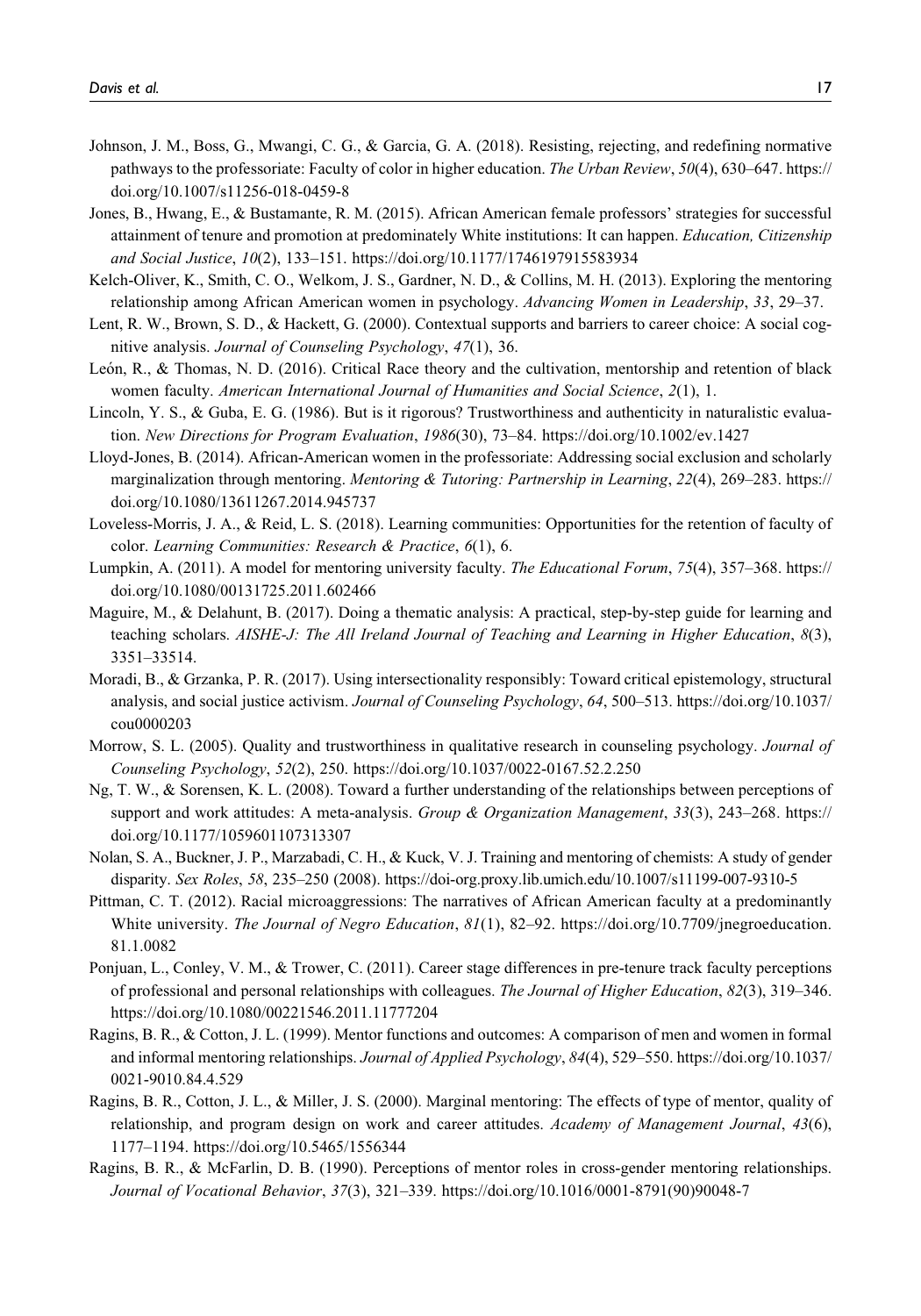- Sadao, K. C. (2003). Living in two worlds: Success and the bicultural faculty of color. The Review of Higher Education, 26(4), 397–418. https://doi.org/10.1353/rhe.2003.0034
- Sanchez-Hucles, J. V., & Davis, D. D. (2010). Women and women of color in leadership: Complexity, identity, and intersectionality. American Psychologist, 65(3), 171–181. https://doi.org/10.1037/a0017459
- Sandelowski, M. (1995). Sample size in qualitative research. Research in Nursing & Health, 18(2), 179–183.
- Settles, I. H., Jones, M. K., Buchanan, N. T., & Dotson, K. (2020). Epistemic exclusion: Scholar(ly) devaluation that marginalizes faculty of color. Journal of Diversity in Higher Education. Advance online publication. http://doi.org/10.1037/dhe0000174
- Smith, J. W., & Calasanti, T. (2005). The influences of gender, race and ethnicity on workplace experiences of institutional and social isolation: An exploratory study of university faculty. Sociological Spectrum, 25(3), 307–334. https://doi.org/10.1080/027321790518735
- Smith, J. W., Smith, W. J., & Markham, S. E. (2000). Diversity issues in mentoring academic faculty. Journal of Career Development, 26(4), 251–262. https://doi.org/10.1177/089484530002600402
- Smith, P. J. (1999). Failing to mentor Sapphire: The actionability of blocking Black women from initiating mentoring relationships. UCLA Women's LJ, 10, 373.
- Sosik, J. J., & Godshalk, V. M. (2000). The role of gender in mentoring: Implications for diversified and homogenous mentoring relationships. Journal of Vocational Behavior, 57(1), 102-122. https://doi.org/10.1006/jvbe. 1999.1734
- Stanley, C. A. (2006). Coloring the academic landscape: Faculty of color breaking the silence in predominantly White colleges and universities. American Educational Research Journal, 43(4), 701–736. https://doi.org/10.3 102/00028312043004701
- Starks, H., & Trinidad, S. (2007). Choose your method: A comparison of phenomenology, discourse analysis, and grounded theory. Qualitative Health Research, 17(10), 1372–1380. https://doi.org/10.1177/1049732307307031
- Sue, D. W. (2010). Microaggressions in everyday life: Race, gender, and sexual orientation. Wiley. https://doi .org/10.1086/663007
- Thompson, C. Q. (2008). Recruitment, retention, and mentoring faculty of color: The chronicle continues. New Directions for Higher Education, 2008(143), 47–54. https://doi.org/10.1002/he.312
- Tillman, L. C. (2001). Mentoring African American faculty in predominantly White institutions. Research in Higher Education, 42(3), 295–325. https://doi.org/10.1023/A:1018822006485
- Tippeconnic Fox, M. J. (2005). Voices from within: Native American faculty and staff on campus. New Directions for Student Services, 2005(109), 49–59. https://doi.org/10.1002/ss.153
- Tran, N. A. (2014). The role of mentoring in the success of women leaders of color in higher education. Mentoring & Tutoring: Partnership in Learning, 22(4), 302–315. https://doi.org/10.1080/13611267.2014.945740
- Turner, C. S. V. (2002). Women of color in academe: Living with multiple marginality. The Journal of Higher Education, 73(1), 74–93. https://doi.org/10.1080/00221546.2002.11777131
- Turner, C. S. V., González, J. C., & Wood, J. L. (2008). Faculty of color in academe: What 20 years of literature tells us. Journal of Diversity in Higher Education, 1(3), 139-168. https://doi.org/10.1037/a0012837
- Turner, C. S. V., Myers, S. L., & Creswell, J. W. (1999). Exploring underrepresentation: The case of faculty of color in the Midwest. The Journal of Higher Education, 70(1), 27–59. https://doi.org/10.1080/00221546.1999. 11780753
- U.S. Department of Education. (2018). Institute of Education Sciences, National Center for Education Statistics. https://nces.ed.gov/programs/digest/d16/tables/dt16\_315.20.asp
- Viator, R. E. (2001). An examination of African Americans' access to public accounting mentors: Perceived barriers and intentions to leave. Accounting, Organizations and Society, 26(6), 541–561. https://doi.org/10.1016/ S0361-3682(01)00005-8
- Walters, K. L., Lukszo, C. M., Evans-Campbell, T., Valdez, R. B., & Zambrana, R. E. (2019). "Before they kill my spirit entirely": Insights into the lived experiences of American Indian Alaska Native faculty at research universities. Race Ethnicity and Education, 22(5), 610–633. https://doi.org/10.1080/13613324.2019.1579182